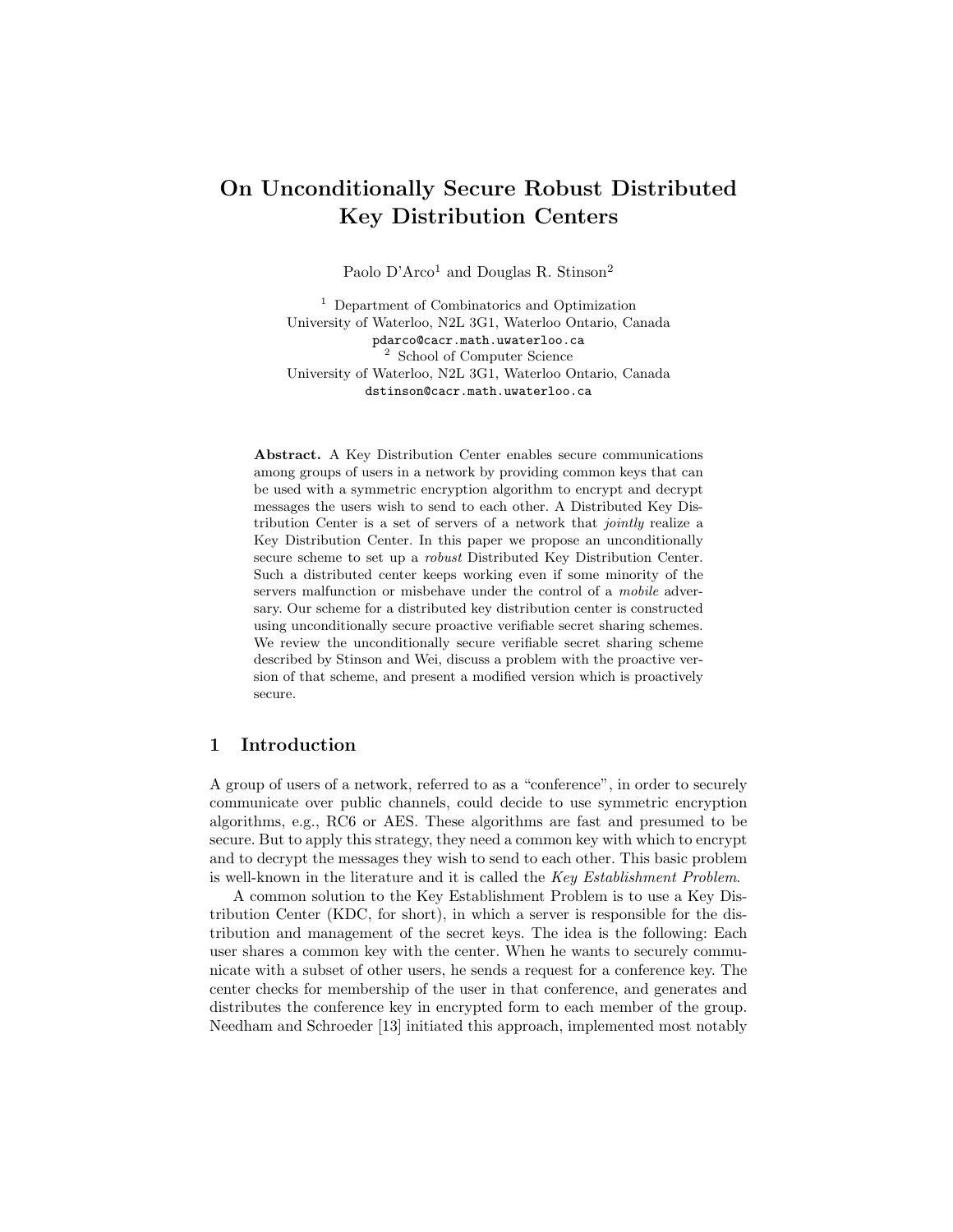in the Kerberos System [14]. Kerberos was formally defined and studied in [1], where it is referred to as the *three-party model*.

The scheme implemented by the Key Distribution Center is called a Key Distribution Scheme (KDS, for short). The scheme is said to be unconditionally secure if it is secure independent of the computational resources of the adversary. Several kinds of Key Distribution Schemes have been considered in the literature: Key Pre-Distribution Schemes (KPS, for short), Key Agreement Schemes (KAS, for short) and Broadcast Encryption Schemes (BES, for short) among others. The reader can consult [20] for a survey on unconditionally secure schemes, [19, 11] for a general and detailed description of a variety of protocols for the Key Establishment Problem and related issues, and [3] for a simple introduction.

Our attention in this paper focuses on a model which remedies some potential weaknesses introduced by using a single KDC. Indeed, the main drawback of a single KDC is that it must be trusted. Potentially, it could eavesdrop on all the communications. Moreover, the center can be a "bottleneck" for the performance of the network and, if it crashes, secure communication cannot be supported anymore. Last but not least, even if the KDC is honest and everything works fine, the KDC still represents an attractive target to the adversary because the overall system security is lost if the KDC is compromised.

In order to solve the above problems, a new approach to key distribution was introduced in [12]. A Distributed Key Distribution Center (DKDC, for short) is a set of n servers of a network that jointly realize the function of a Key Distribution Center. A user who needs to participate in a conference sends a key-request to a subset of his own choosing of the  $n$  servers, and the contacted servers answer with some information enabling the user to compute the conference key. In such a model, a single server by itself does not know the secret keys, since they are shared between the n servers. Moreover, if some server crashes, secure communication can still be supported by the other servers and, since each user can contact a different subset of servers, the slow-down factor for the performance of the applications introduced by a single KDC can be improved.

In subsequent papers  $[6, 2, 4]$ , the notion of DKDC has been studied from an information theoretic point of view. Therein, the authors showed that the protocol proposed in [12], based on bivariate polynomials, is optimal with respect to the amount of information needed to set up and manage the system.

In this paper we show how to set up a Robust DKDC. Namely, we describe a protocol where each server can verify that the information it stores and uses to answer the user's key-request messages is consistent with the information stored by the other servers; at the same time, the users are *guaranteed* that they can compute the same key for a given conference in which they belong to. Moreover, time is divided in periods, and at the beginning of each period the servers are involved in an update procedure that "refreshes" the private information they store while the conference keys they provide stay the same. This property is referred to as *proactive security*. Notice that, in [12], a simple solution was outlined, which could have been applied to the basic polynomial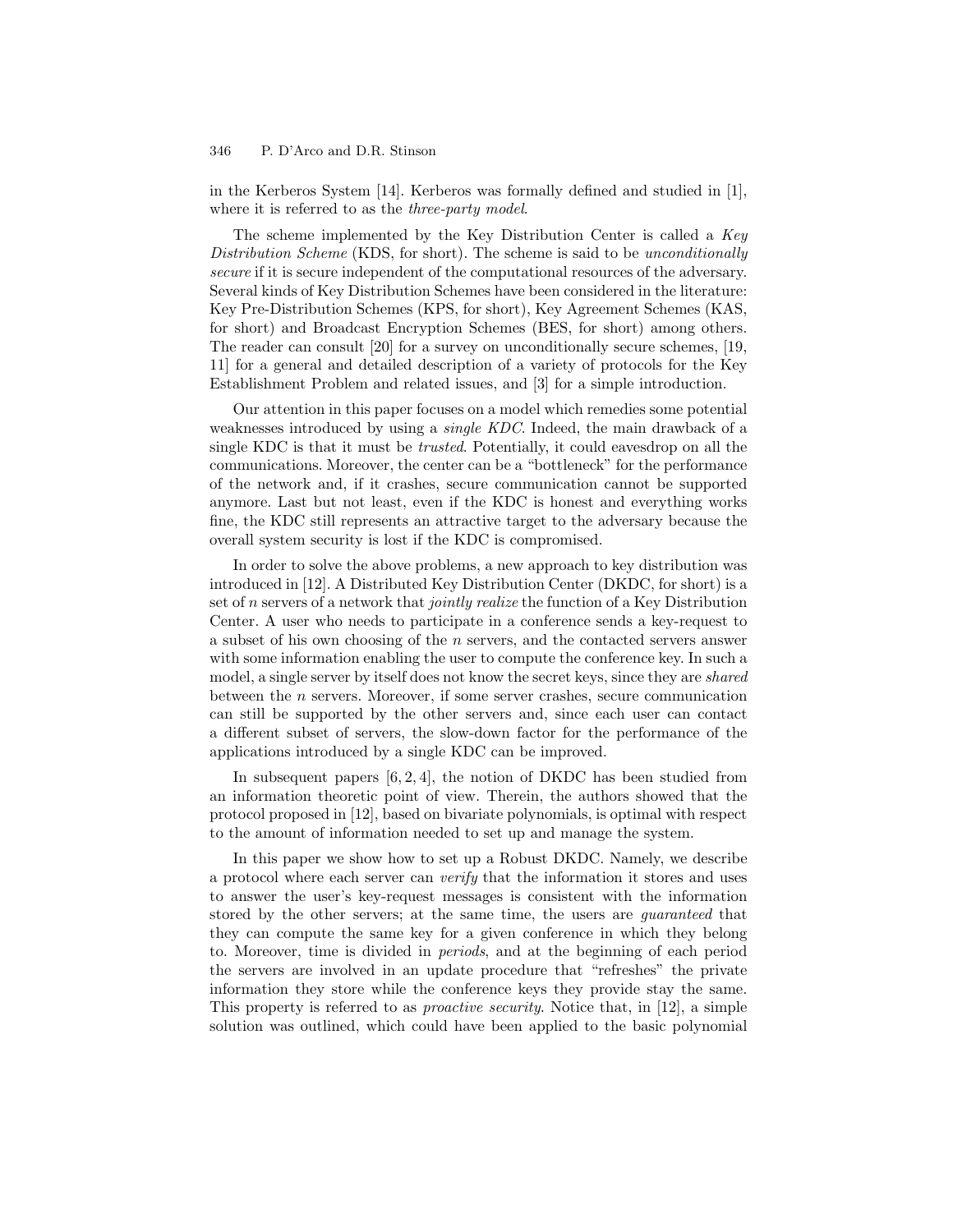construction they proposed in order to achieve the above properties. However, as we show here, that solution does not work.

The design of our DKDC is based on unconditionally secure proactive verifiable secret sharing. In Section 5 we show that some existing schemes [21, 15] contain flaws. Then, we describe two techniques to modify these schemes in order to realize the proactive security property. We point out that the same ideas can be used to provide the proactive security property even to the verifiable secret sharing schemes given in [8].

# 2 The Model

Let  $\mathcal{U} = \{U_1, \ldots, U_m\}$  be a set of m users and let  $\mathcal{S} = \{S_1, \ldots, S_n\}$  be a set of n servers. Each user has secure channels connecting him or her to all the servers. Each pair of servers is connected by a *secure channel* and all of them share a *broadcast channel* and a *global clock* (i.e., the system is synchronous). Servers can be good (i.e., they honestly execute the protocol) or bad (i.e., they are controlled by an adversary and can deviate from the protocol in arbitrary ways) but a majority of good servers is always present across the system. Let  $\mathcal C$ be the set of conferences, i.e., the set of groups of users which want to securely communicate, and let  $\mathcal G$  be the set of *tolerated coalitions*, i.e., the set of coalitions of users who can try to break the scheme in some way. For example,  $\mathcal C$  could be the set of all subsets of users of size  $p$  while  $\mathcal G$  could be the set of all subsets of users of size q. A verifiable distributed key distribution scheme is divided in three phases: an initialization phase, which involves only the servers; a keyrequest phase, in which users ask servers for keys; and a key-computation phase, in which users construct keys from the messages they received from the servers who were contacted during the key-request phase.

Initialization phase. We assume that the initialization phase is performed by a joint computation of all the servers. Each of them, using a private source of randomness,  $r_i$ , generates some messages that it securely sends to the others. More precisely, for  $i = 1, \ldots, n$ ,  $S_i$  sends to  $S_j$  some message  $\gamma_{i,j}$ , for each  $j = 1, \ldots, n$ . At the end of the distribution phase, for  $i = 1, \ldots, n$ , each server  $S_i$  verifies the information received, sends messages along the broadcast channel and, eventually, computes and stores some secret information  $a_i = f(\gamma_{1,i}, \ldots, \gamma_{n,i})$ , where f is a publicly known function. Moreover, each server constructs a list  $\mathcal L$  of the good servers present across the network at the end of this phase (the lists held by the good servers will all contain the same identifiers).

Key-request phase. Let  $C_h \in \mathcal{C}$  be a conference. Each user  $U_j$  in  $C_h$  contacts a subset of a certain size of good servers belonging to  $\mathcal{L}$ , requesting a key for the conference  $C_h$ . We denote this key by  $\kappa_h$ . Each good server  $S_i$ , contacted by user  $U_j$ , checks<sup>3</sup> for membership of  $U_j$  in  $C_h$ ; if  $U_j \in C_h$ , then  $S_i$  computes

<sup>&</sup>lt;sup>3</sup> We do not consider the underlying authentication mechanism involved in a key request phase.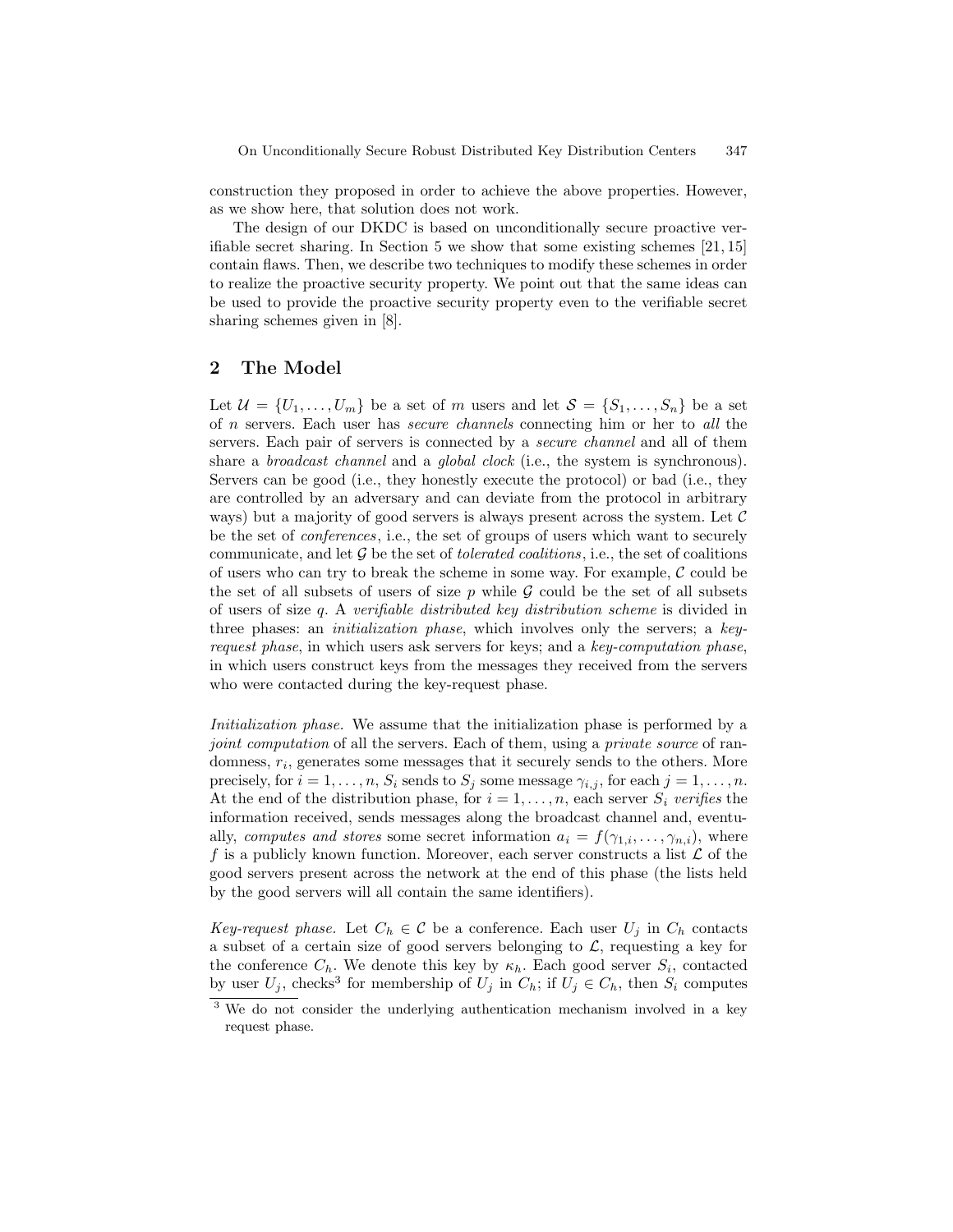a value  $y_{i,j}^h = F(a_i, j, h)$ , where F is a publicly known function. Otherwise,  $S_i$ sets  $y_{i,j}^h = \perp$  (a special value which conveys no information about  $\kappa_h$ ). Finally,  $S_i$  sends the value  $y_{i,j}^h$  to  $U_j$ . Note that a bad server can either refuse to reply or it may send some incorrect value.

Key-computation phase. Having received the values from the servers, each user  $U_i$  in  $C_h$  computes  $\kappa_h$  from a certain majority of the values received.

Roughly speaking, a Verifiable DKDC must satisfy the following properties:

- Correct and Verifiable Initialization Phase. When the initialization phase successfully terminates, any good server  $S_i$  must be able to identify the subset of good servers and to compute his private information  $a_i$ .
- Consistent Key Computation. Each user in a conference  $C_h \subseteq \mathcal{U}$  must be able to compute the same conference key, after interacting with a subset of good servers of a certain size.
- Conference Key Security. A conference key must be secure against attacks performed by coalitions of bad servers, coalitions of users, and hybrid coalitions of a certain size consisting of servers and users.

Let  $b$  be an upper bound on the number of bad servers during any phase of the protocol, and let  $t > b$  denote a sufficient number of parties to reconstruct a possible conference key. In a more precise way, we state the following definition:

**Definition 1.** Let b,t and n be integers such that  $n \geq t$  and  $t > b$ . Let  $\mathcal{U} =$  ${U_1, \ldots, U_m}$  be a set of m users, and let  $S = {S_1, \ldots, S_n}$  be a set of n servers. Finally, let  $\mathcal{C} \subseteq 2^{\mathcal{U}}$  be the set of conferences and let  $\mathcal{G} \subseteq 2^{\mathcal{U}}$  be the set of tolerated coalitions. A verifiable  $(b, t, n, C, G)$ -Distributed Key Distribution Scheme (for short,  $(b, t, n, \mathcal{C}, \mathcal{G})$ -VDKDS) is a three-phase protocol consisting of an Initialization Phase, a Key Request Phase, and a Key Computation Phase, which enables each user in  $C_h \in \mathcal{C}$  to compute a common key  $\kappa_h$  by interacting with at least  $n - b$  servers of the network. More precisely, the following properties are satisfied:

- 1. After the initialization phase, each good server computes his private information and verifies its consistency with the information received and stored by the other good servers. At least  $n - b$  servers successfully complete this phase and each of them construct the same (public) list  $\mathcal L$  containing the identities of the good servers.
- 2. Each user in  $C_h \in \mathcal{C}$  can compute the common key  $\kappa_h$  by contacting the servers in L. At least  $|\mathcal{L}| - b > t$  of the  $|\mathcal{L}|$  servers give good answers, from which the user reconstructs the key. Any  $t$  good answers are sufficient to reconstruct the key.
- 3. Each conference key is completely secure against coalitions of users  $G \in \mathcal{G}$ ; coalitions of servers of size less than b; and joint coalitions of at most b servers and users in a subset  $G \in \mathcal{G}$ .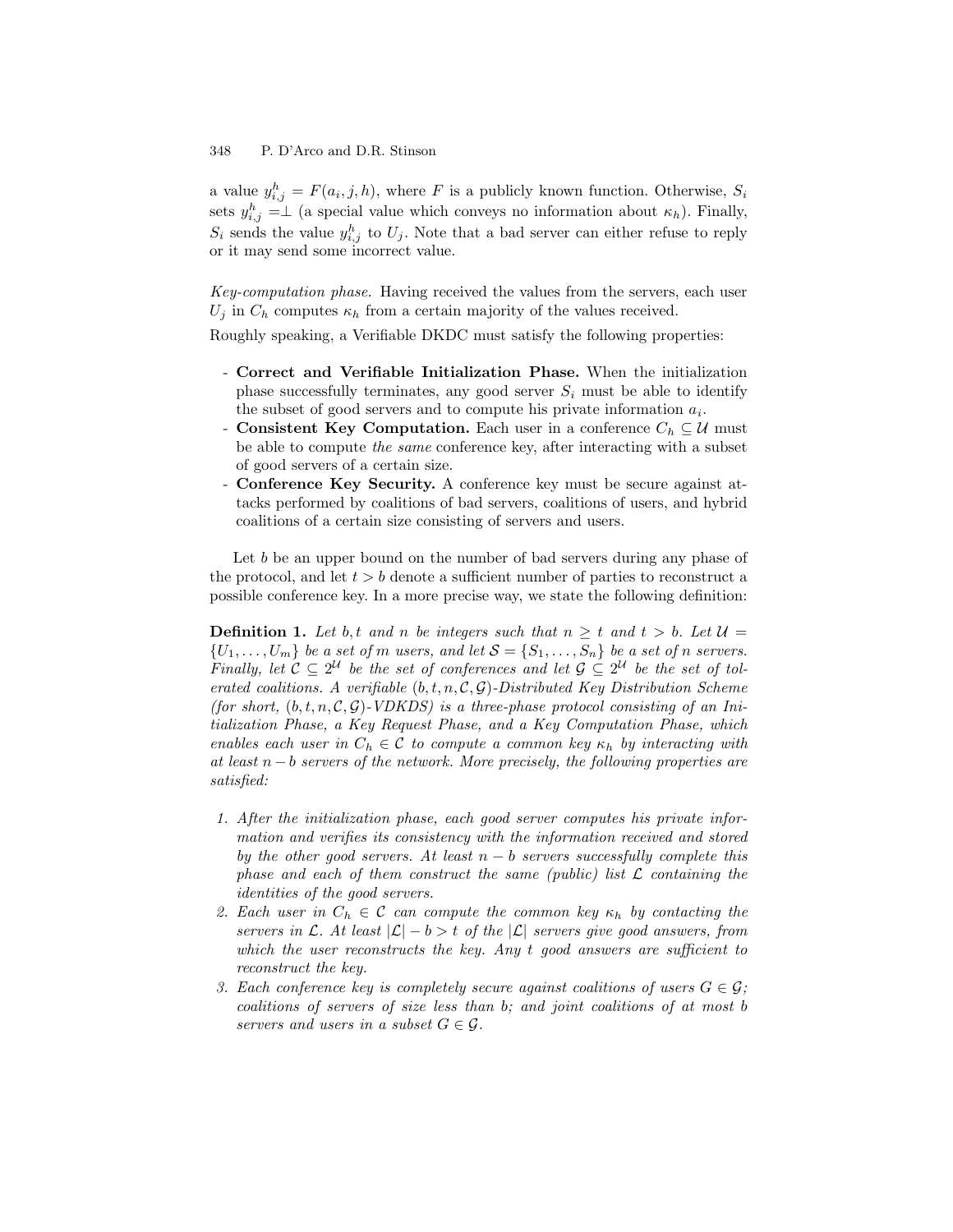Basically, in the above model, we assume that at most b servers can misbehave during the initialization phase of the system, and during the key request phase. Moreover, these two subsets of bad servers can be different: in other words, we assume that the adversary is mobile. Notice that a crash of some of the servers in the above model can be seen as a simple type of misbehavior.

# 3 A Verifiable Secret Sharing Scheme

The main component of our  $(b, t, n, \mathcal{C}, \mathcal{G})$ -VDKDS is a Verifiable Secret Sharing Scheme (VSS, for short). Loosely speaking, in a VSS Scheme, a Dealer shares a secret among a set of participants in such a way that each participant can verify if the shares he gets, from the dealer during the distribution phase and from the other participants during the recovering phase, are consistent with the secret. VSS schemes were introduced in [5].

In this section we describe the VSS we are going to use. It is a slightly modified version of the scheme proposed by Stinson and Wei in [21], whose round complexity has been improved by applying the technique recently described in [8]. Due to the use of a symmetric polynomial, the scheme of [21], enhanced with the ideas of  $[8]$ , is a bit more efficient than the scheme described in  $[8]$ with the same parameters (i.e., when  $b < \frac{n}{4}$ ). Notice that, in the following construction, the dealer, after sending messages during the initialization phase, becomes inactive. In fact, as we will argue later, he can be completely substituted by a joint computation performed by the servers of the system.

First of all, we recall the definition of a VSS.

**Definition 2.** Let  $D$  be a dealer and let  $P_1, \ldots, P_n$  be n participants connected by secure channels and having access to a broadcast channel. Moreover, let A be an adversary that can corrupt up to b of the participants (including the dealer). Assume that  $\pi$  is a protocol consisting of two phases, Share and Reconstruct, and let S be a set of possible secret values. At the beginning of Share, the dealer inputs a secret  $s \in S$ . At the end of Share each participant  $P_i$  outputs a boolean value ver<sub>i</sub>. At the end of Reconstruct each participant outputs a value in  $S$ . The protocol  $\pi$  is an  $(n,t,b,S)$  Unconditionally Secure Verifiable Secret Sharing Scheme *if the following properties are satisfied*:

- 1. If a good player  $P_i$  outputs ver<sub>i</sub> = 0 at the end of Share, then every good player outputs  $ver_i = 0$ .
- 2. If the dealer is good, then  $ver_i = 1$  for every good  $P_i$ .
- 3. If at least  $n b$  players  $P_i$  output ver $i = 1$  at the end of Share, then there exists an  $s' \in S$  such that the event that all good  $P_i$  output s' at the end of Reconstruct is fixed at the end of Share and  $s' = s$  if the dealer is good.
- 4. If  $|S| = q$ , s is chosen randomly from S and the dealer is good, then any coalition of at most  $t-1$  participants cannot guess, at the end of Share, the value s with probability greater than  $\frac{1}{q}$ .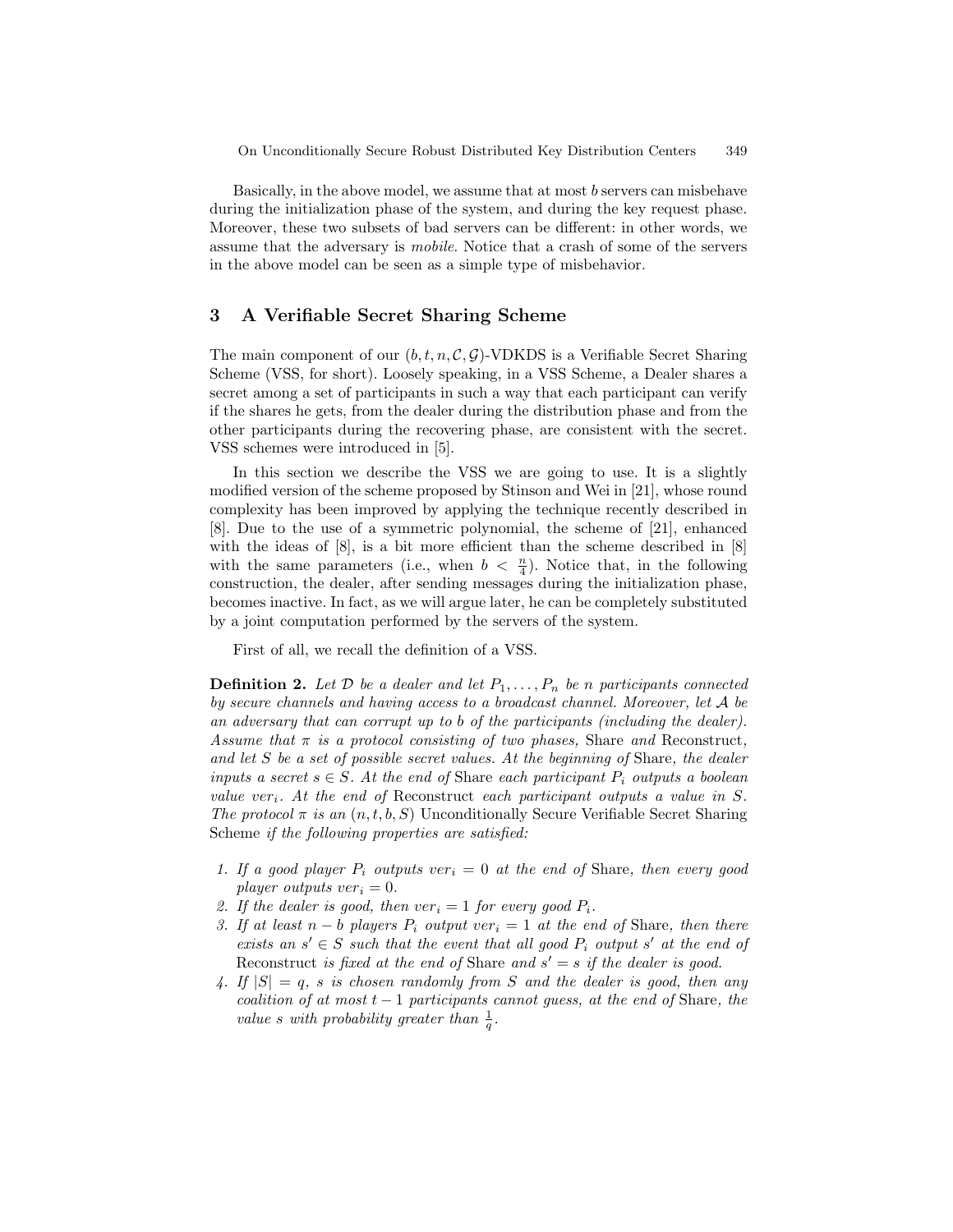The scheme we are going to use works as follows: let  $t, b$  be two integers such that  $n \geq t+3b$  and  $t > b$ . Let  $S = GF(q)$  be a finite field and let  $\omega$  be a primitive element in  $GF(q)$ . All computations are done in the field  $GF(q)$ .

### Share.

When  $\mathcal D$  wants to share a secret value  $s \in S$ , he chooses a random symmetric polynomial

$$
f(x,y) = \sum_{i=0}^{t-1} \sum_{j=0}^{t-1} a_{ij} x^i y^j,
$$

where  $a_{00} = s$  and  $a_{ij} = a_{ji}$  for all i, j. Then, for each k, D sends  $h_k(x) =$  $f(x, \omega^k)$  to  $P_k$  through a secure channel. At the same time, for each i,  $P_i$ generates and sends to every  $P_k$  a random value  $r_{ik} \in GF(q)$  through a secure channel.

- After receiving  $h_k(x)$  from  $\mathcal D$  and  $r_{1k}, \ldots, r_{nk}$  from the other participants, each  $P_k$  broadcasts the value  $h_k(\omega^\ell) + r_{k\ell} + r_{\ell k}$ , for each  $\ell \neq k$ .
- Each  $P_i$  computes the maximum subset  $G \subseteq \{1, \ldots, n\}$  such that any ordered pair  $(\ell, k) \in G \times G$  is consistent, i.e. such that  $h_k(\omega^{\ell}) + r_{k\ell} + r_{\ell k} =$  $h_{\ell}(\omega^k) + r_{\ell k} + r_{k\ell}$ . If  $|G| \geq n - b$ , then  $P_i$  outputs  $ver_i = 1$ . Otherwise,  $P_i$ outputs  $ver_i = 0$ .

# Reconstruct

- Each  $P_i$  sends  $h_i(0)$  to each  $P_k$ , where  $i \in G$ , the set of good participants after Share.
- After receiving the  $h_i(0)$ 's,  $P_k$  computes a polynomial  $f_k(0, y)$  such that  $f_k(0, \omega^i) = h_i(0)$  for at least  $n-2b$  of the data he has received. This operation can be done efficiently, for example, either using the methods described in [18], or using error correction techniques for Reed-Solomon Codes [10].
- $-P_k$  computes and outputs  $s' = f_k(0,0)$ .

The security of the protocol can be shown along the same line of Theorem 2 in [21]. Our only change in the protocol is to Share where, instead of using the secure channels for the check of consistency of the shares the dealer  $D$  distributes, we use random one-time pads and the broadcast channel as in [8]. With this trick we save one round of communication, compared to [21].

# 4 A Verifiable Distributed Key Distribution Scheme

Using the VSS described in the previous section, we describe a simplified version of a Verifiable DKDS. We assume that a Dealer  $\mathcal D$  initializes the system but, as we will show later, this assumption can be easily removed. Our scheme provides  $\ell$ -wise independent conference keys, i.e., the  $\ell$ -th conference key is uniformly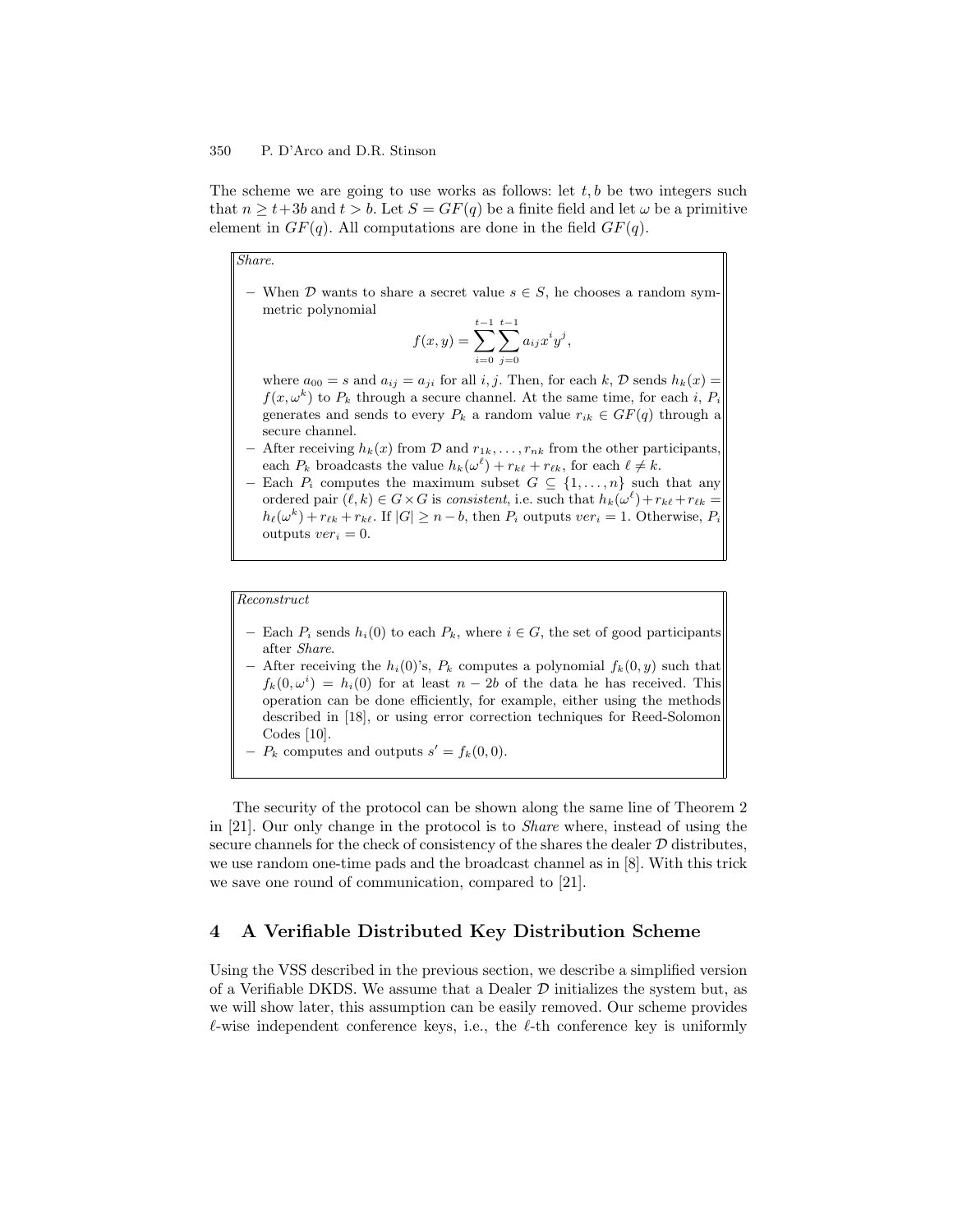distributed over the set of possible values, even if an adversary already knows  $\ell - 1$  previous conference keys. It works as follows:

Set up Phase.

- Let  $\ell_G$  be the maximum number of conference keys that a group G can compute. Assume that  $\ell > max_{G \in \mathcal{G}} \ell_G$ . The dealer chooses a *random* polynomial  $K(x) = \sum_{z=0}^{\ell-1} k_z x^z$ . The conference key for  $C_s$  is defined by  $\kappa_s = K(s).$
- Then, for each coefficient  $k_z$  of  $K(x)$  the dealer runs  $\ell$  independent copies  $\Sigma_z$  of the VSS described before, where the secret that  $\Sigma_z$  distributes among the servers is  $k_z$ .
- Each server  $S_i$  stores the  $\ell$  univariate polynomials  $h_i^{k_0}(x), \ldots, h_i^{k_{\ell-1}}(x)$ sent by the dealer during the executions of the Share Phase of the  $\Sigma_z$ 's, and publishes the list of good servers he has found.

In a VSS, the reconstruction of the secret is done by the participants (i.e., the servers in our setting) while in a DKDS each user of a given conference contacts the servers, receives some information and computes the common key by applying a public function to the values received. A straightforward "solution" to this different scenario could be that each server  $S_i$  sends, according to the VSS scheme, the values of his polynomials evaluated in zero, i.e.,  $h_i^{k_0}(0), \ldots, h_i^{k_{\ell-1}}(0)$ , to the users. But this is insecure, because, in this case, the user reconstructs all the keys! Thus, we need a different approach. Basically, the values sent by the servers must enable them to compute a single key, namely, the one the user is asking for.

Key Request and Key Computation Phases.

- User  $U_j$  ∈  $C_s$  asks a subset of good servers of size at least  $n b$  for the key  $\kappa_s$ .
- Each server  $S_i$  computes

$$
\overline{h_i}(0) = h_i^{k_0}(0) + h_i^{k_1}(0)s + \cdots + h_i^{k_{\ell-1}}(0)s^{\ell-1},
$$

- and sends  $\overline{h_i}(0)$  to the user.
- The user interpolates a polynomial  $\overline{h}(x)$  such that  $\overline{h}(\omega^i) = \overline{h_i}(0)$  for at least  $n - 2b$  of the values received. Then, he recovers  $\kappa_s = \overline{h}(0)$ .

Correctness. The correctness of the construction can be shown as follows: according to the VSS scheme described in the previous section, each coefficient of  $K(x)$  can be recovered by applying the Lagrange formula. More precisely, assuming that the first  $t$  servers are good servers, we have

$$
k_j = \sum_{i=1}^t h_i^{k_j}(0)b_i, \quad \text{where} \quad b_i = \prod_{k \neq i} \frac{\omega^k}{\omega^k - \omega^i}.
$$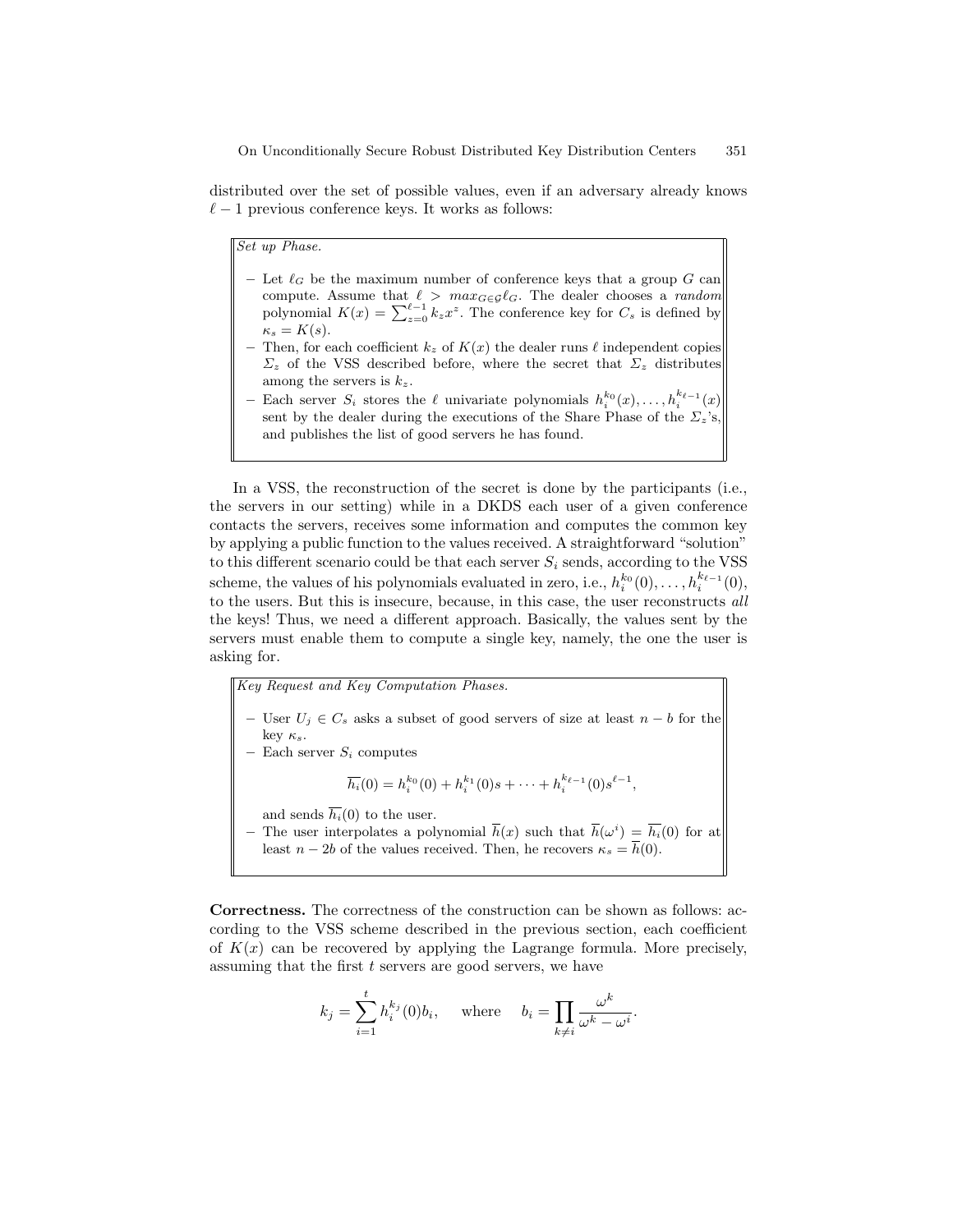Notice that,

$$
K(s) = k_0 + k_1 s + \dots + k_{\ell-1} s^{\ell-1}
$$
  
= 
$$
\sum_{i=1}^t h_i^{k_0}(0)b_i + (\sum_{i=1}^t h_i^{k_1}(0)b_i)s + \dots + (\sum_{i=1}^t h_i^{k_{\ell-1}}(0)b_i)s^{\ell-1}
$$
  
= 
$$
\sum_{i=1}^t (h_i^{k_0}(0) + h_i^{k_1}(0)s + \dots + h_i^{k_{\ell-1}}(0)s^{\ell-1})b_i = \sum_{i=1}^t \overline{h_i}(0)b_i = \overline{h}(0) = \kappa_s.
$$

In general, since the user does not know a *priori* which servers send correct values, he needs to interpolate a polynomial  $\overline{h}(x)$  which agrees with at least  $n-2b$  of the values received, which can be done efficiently by applying the techniques given in [18] or in [10], exactly as in the VSS. Finally, he recovers the common key by evaluating  $\overline{h}(x)$  at  $x = 0$ .

A One-Time Scheme (Toy Example). In order to give to the reader a concrete idea of the protocol, let us consider the following example: let  $q = 7$ ,  $\omega = 3$ ,  $n = 5$ ,  $t = 2$  and  $b = 1$ . The dealer defines the keys as points belonging to  $K(x) = 3 + 5x \pmod{7}$  and, to share the coefficients 3 and 5, he chooses two symmetric bivariate polynomials, say

$$
f^1(x, y) = 3 + 5x + 5y + 3xy
$$
 and  $f^2(x, y) = 5 + 4x + 4y + 4xy$ .

Therefore server  $S_i$ , whose public identity is defined by  $\omega^i$ , gets two polynomials  $h_i^1(x) = f^1(x, \omega^i)$  and  $h_i^2(x) = f^2(x, \omega^i)$ . More precisely, the polynomial distributed are listed in the following table

| Server | identifier                  | $h_i^1(x)$ | $h_i^2(x)$        |
|--------|-----------------------------|------------|-------------------|
|        | $\omega^{\text{\tiny I}}=3$ |            | $+2x$             |
| $S_2$  | $=2$                        |            | $6 + 4x + 6 + 5x$ |
| $S_3$  | $\omega^3=6$                | $5+2x$     |                   |
| $S_4$  |                             | $2+3x$     | 4x                |
|        | , 5<br>= 5                  | 6x         | 3x                |

The value of the conference key  $\kappa_3 = 3 + 5 \times 3 \text{ mod } 7 = 4$ . Assume that servers  $S_1$  and  $S_2$ , belonging to the list  $\mathcal L$  of good servers, send to a user in  $C_3$  correct values in order to enable him to recover  $\kappa_3$ . More precisely, the user gets from  $S_1$  the value  $4 + 3 \times 3 = 6$  and the value  $6 + 6 \times 3 = 3$  from  $S_2$ . Using the public identifiers of  $S_1$  and  $S_2$ , the user sets up the two pairs of values  $(3, 6), (2, 3)$ , and by applying the Lagrange Formula, he interpolates the polynomial  $P(x) = 3 \times x - 3 \text{ mod } 7$ . It is easy to see that  $P(0) = 4$ , and hence the user recovers  $\kappa_3$ . Moreover, assuming that  $S_5$  was bad in the set up phase, the user gets from the other "supposed to be good" servers  $S_3$  and  $S_4$  the values  $2 + 0 \times 3 = 2$  and  $0 + 4 \times 3 = 5$  (if they are honest). These values belong to the polynomial interpolated. Notice that, assuming that  $S_1$  and  $S_2$  send correct values (i.e., are honest) and since at most one server (i.e.,  $b = 1$ ) can send an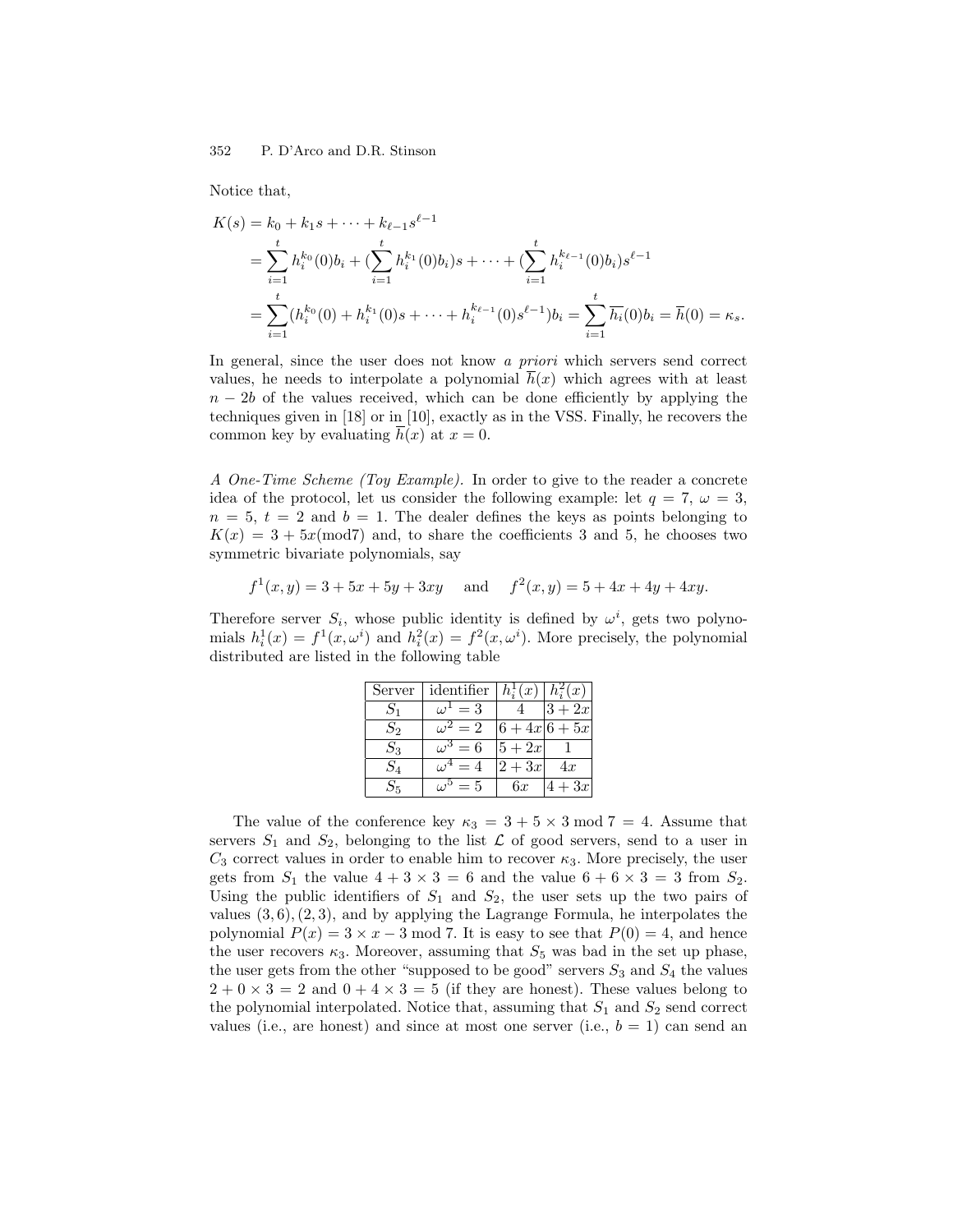incorrect value during the key request phase, at least one of the values send by  $S_3$  and  $S_4$  must agree with  $P(x)$ .

Security. The security of the protocol can be shown by considering the following possible cases:

- Coalition of users. As long as a group  $G \in \mathcal{G}$  does not recover more than  $\ell$  conference keys and, more precisely, does not obtain information from the servers for more than  $\ell$  conference keys, the group cannot compute any information about another conference key in an information theoretic sense. This property easily follows from the assumption that the conference keys are values of a polynomial of degree  $\ell-1$  (i.e., they are  $\ell$ -wise independent). By the  $\ell$ -wise independence, it is easy to see that a coalition holding  $\ell - 1$ pairs  $(s, \kappa_s)$ , for any choice of an  $\ell$ -th pair  $(s', \kappa_{s'})$  can interpolate a *different* polynomial of degree  $\ell - 1$ . Hence, the  $\ell$ -th key is unconditionally secure.
- Coalition of servers. By the property of the VSS, any coalition of b servers, even putting together all the information received during the set up phase, cannot compute any information about any conference key, because each coefficient of the polynomial determining the keys is shared in the VSS by a  $t$ -degree polynomial, where  $t > b$ . Moreover, users reconstruct the conference keys even if at most b servers are bad during the initialization phase and at most  $b$  (possibly different) servers send incorrect information to the users during the key-request phase. Hence, in this case, the security follows from the security of the VSS (see, e.g., Theorem 2 in [21]).
- Coalitions of users and servers. The worst scenario we have to consider is when b servers collude with a group of users  $G \in \mathcal{G}$  who has run the protocol many times, recovering a bunch of conference keys. For example, assuming that the bad servers are  $S_1, \ldots, S_b$ , the information the coalition possesses is given by the partial polynomials  $h_1^{k_0}(x), \ldots, h_1^{k_{\ell-1}}(x), \ldots, h_b^{k_0}(x), \ldots, h_b^{k_{\ell-1}}(x)$ plus the values received by the users during the previous executions of the protocol in order to retrieve some conference keys. As the previous cases have shown, the two types of information by themselves are useless in order to find out information about a new key. However, it is not difficult to see that even the joint knowledge of this information does not help, since the coalition does not have "enough points" to interpolate a new key. Actually, any new key can still assume any possible value, for each choice of the values that should be provided by a group of at least  $t - b$  other servers (i.e., perfectly secure).

Remark. The Dealer  $D$  can be easily removed from the above protocol since it can be removed from the VSS scheme, as shown in [21]: each participant, during Share, chooses a different secret value and executes the protocol. The real shared value is given by the sum of the values chosen by the good participants. Along the same line, each server of the system, during the initialization phase of the VDKDS can act as the dealer, choosing a different polynomial. In this case the keys are points of the polynomial obtained by summing up the polynomials chosen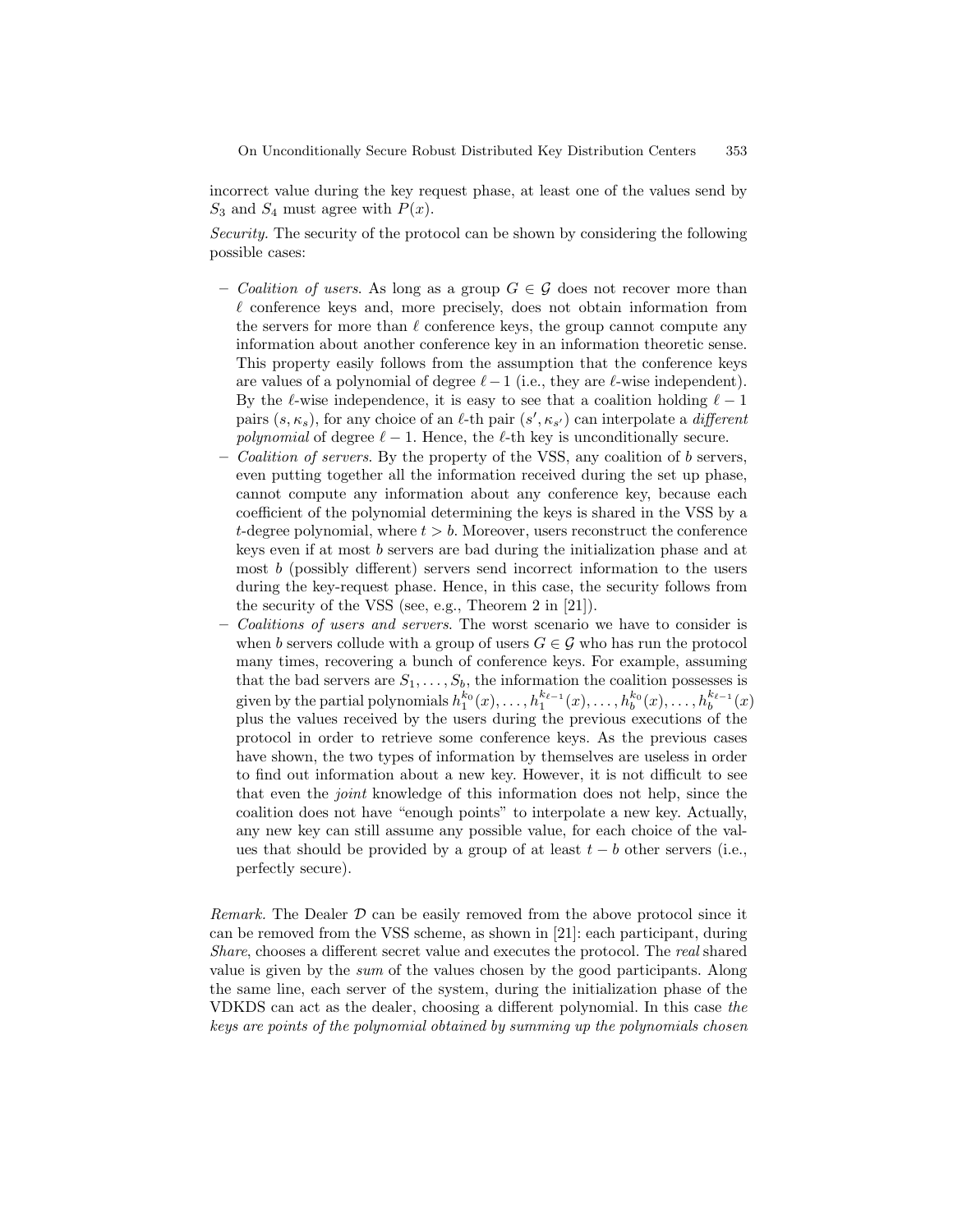by the good servers. The presence of the dealer has been used only to simplify the description of the protocol. Moreover notice that the assumption that there are at most b bad servers in this scenario implies that the Share Phase of the VSS protocol is always successfully completed by the good servers.

# 5 Proactivity

The concept of proactive security was introduced in [17] and applied to the secret sharing setting in [9]. Basically the idea is that, if the information stored by the servers in order to share a given secret stays the same for all the lifetime of the system, then an adversary can eventually break into a sufficient number of servers to learn or destroy the secret. On the other hand, if time is divided into periods, and at the beginning of each period the information stored by the servers in a given time period changes (while the shared secret stays the same), then the adversary probably does not have enough time to break into the necessary number of servers. Moreover, the information he learns during period  $p$  is useless during period  $p+i$ , for  $i = 1, 2, \ldots$ , So, he has to start a new attack from scratch during each time period.

The design of a Proactive VDKDS easily follows once we have a Proactive VSS. Therefore, in the following subsections we address the construction of unconditionally secure proactive VSS. Notice that, in [12], a simple solution to set up a Proactive VDKDS was given, but as we show in Appendix A, it does not work.

# 5.1 An Unconditionally Secure Proactive VSS for  $b \leq \frac{n}{4} - 1$  bad servers

The first unconditionally secure proactive VSS was proposed by Stinson and Wei in [21], where proactivity is added to the basic VSS described before. A generalization of that scheme has subsequently been given in [15]. We start by analyzing a weakness of the scheme given in [21], and we show how it can be used to attack the proactive security property. Then, we show a variation of the scheme that solves the problem. Moreover, we describe another technique that can be used to add proactive security to both VSSs given in [21] and [8] for the case in which the number of bad servers is  $b \leq \frac{n}{4} - 1$ .

Let  $t > b + 1$ . We assume that time is divided in periods  $p = 1, 2, \dots$ . Each good server, at the beginning of the new period, performs the steps given in the table of the next page to renew the shares [21]. Unfortunately, the symmetry of the polynomial  $r^{\ell}(x, y)$  can be used by bad servers to break the scheme. Indeed, during step 2, server  $P_\ell$  broadcasts the polynomial  $h_0^\ell(x) = r^\ell(x, 0) = r^\ell(0, y)$ . Hence, any server can compute the values  $h_0^{\ell}(\omega^k) = r^{\ell}(0, \omega^k) = h_k^{\ell}(0)$  for  $k =$  $1, \ldots, n$ . Then, in step 6, each good player  $P_m$  updates his own share  $h_m(x)$  by adding the  $\sum_{k\in\mathcal{L}} h_m^k(x)$ . At this point notice that, according to the VSS, the only part of the share  $h_m(x)$  used to reconstruct the secret is  $h_m(0)$ , the first coefficient of the polynomial, which is updated by  $\sum_{k \in \mathcal{L}} h_m^k(0)$ .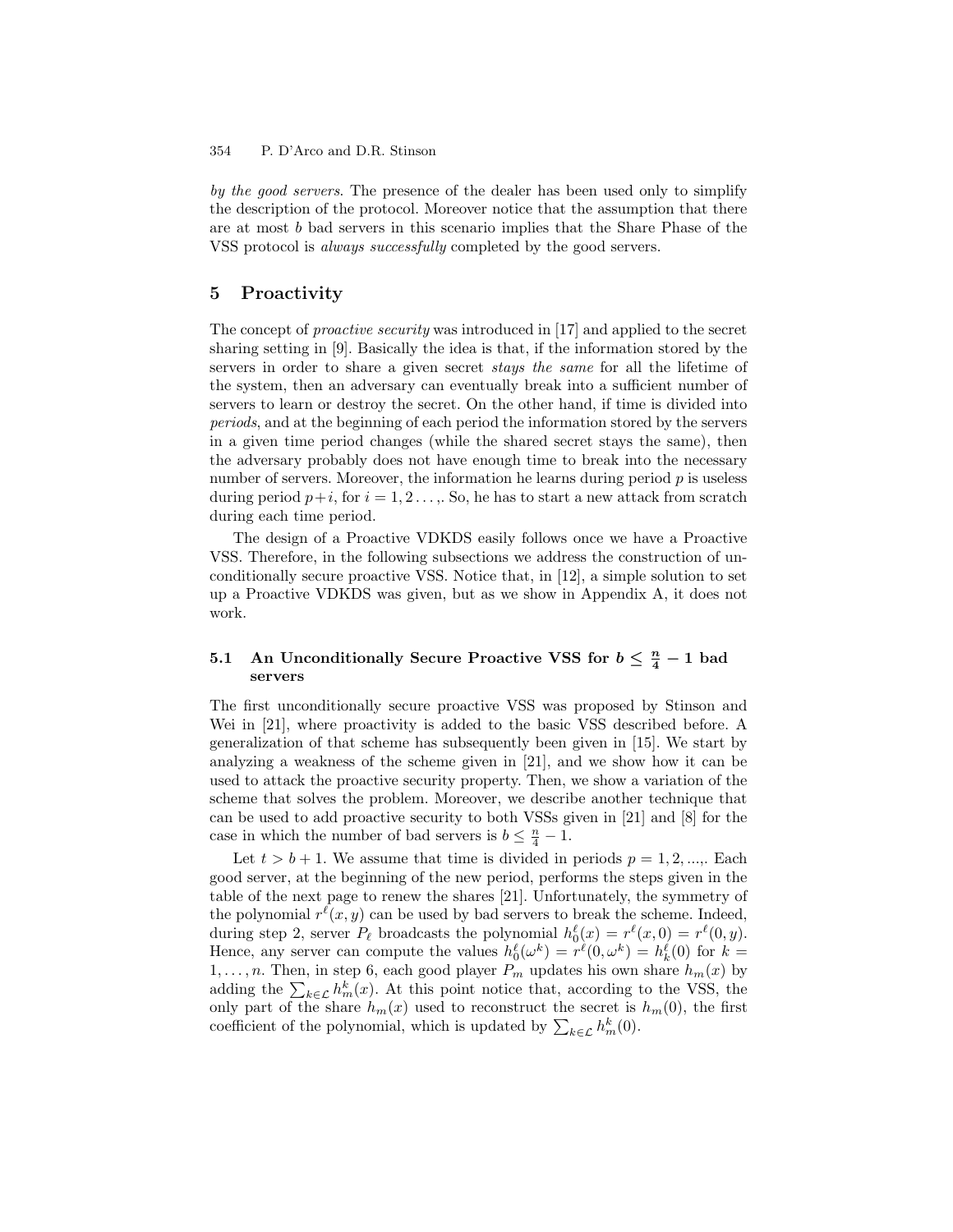Renewal

1. Each server  $P_\ell$  selects a random symmetric polynomial

$$
r^{\ell}(x,y) = \sum_{i=0}^{t-1} \sum_{j=0}^{t-1} r_{i,j} x^{i} y^{j},
$$

where  $r_{00} = 0$  and  $r_{ij} = r_{ji}$  for all i, j.

- 2.  $P_\ell$  sends  $h_k^{\ell}(x) = r^{\ell}(x, \omega^k)$  to  $P_k$  for  $k = 1, 2, ..., n$  by a secure channel, and broadcasts  $h_0^{\ell}(x) = r^{\ell}(x, 0)$ .
- 3.  $P_k$  checks whether  $h_0^{\ell}(0) = 0$  and  $h_k^{\ell}(0) = h_0^{\ell}(\omega^k)$ . If the conditions are satisfied, then  $P_k$  computes and sends to  $P_m$  the value  $h_k^{\ell}(\omega^m)$ . Otherwise  $P_k$  broadcasts an accusation of  $P_\ell$ .
- 4.  $P_m$  checks whether  $h_m^{\ell}(\omega^k) = h_k^{\ell}(\omega^m)$  for all values of  $\ell$  not accused by  $n - b$  servers of the system. If the equation is not true for more than b values of k, then  $P_m$  broadcasts an accusation of  $P_\ell$ .
- 5. If  $P_\ell$  is accused by at most b servers, then he can defend himself as follows: For those  $P_i$  he is accused by,  $P_\ell$  broadcasts  $h_i^{\ell}(x)$ . Then, server  $P_k$  checks whether  $h_i^{\ell}(\omega^k) = h_k^{\ell}(\omega^i)$  and broadcasts "yes" or "no". If there are at least  $n - b - 2$  servers broadcasting yes, then  $P_\ell$  is not a bad server.
- 6.  $P_m$  updates the list of good servers  $\mathcal L$  (i.e., all the values  $\ell$  for which  $P_\ell$ is accused by at least  $b + 1$  servers, or found bad in the previous step are not in  $\mathcal{L}$ ). Then,  $P_m$  updates its shares as

$$
h_m(x) \leftarrow h_m(x) + h_m^k(x)
$$

for all  $k \in \mathcal{L}$ .

But this sum can be computed by everybody using the public broadcasts in step 2. The consequence is that if a *passive adversary* breaks into server  $P_m$ during period p, he can still use the share  $h_m(0)$  during periods  $p+i$  because he can compute all the updates for this coefficient performed between period p and period  $p + i$ . More precisely, if the adversary learns the shares  $h_1(0), \ldots, h_b(0)$ held by  $S_1, \ldots, S_b$  during period p, and he learns  $h_{b+1}(0), \ldots, h_{b+s}(0)$  held by  $S_{b+1}, \ldots, S_{b+s}$  during period  $p+1$  (the adversary is mobile), then, he can compute the new shares held by  $S_1, \ldots, S_b$  during period  $p+1$  from  $h_1(0), \ldots, h_b(0)$ and the broadcasts of period  $p + 1$ , and if  $b + s \geq t$  he can recover the secret. Hence, the proactive security property is lost because the renewal scheme does not render useless the shares learnt during the previous period. Exactly the same strategy can be applied to break the Renewal procedure given in [15], which is a generalization of the one given in [21].

Basically, the problem in the above procedure is due to the broadcast in Step 2 of  $h_0^{\ell}(x)$ , needed to verify that the update does not destroy the secret, and the symmetry of  $r^{\ell}(x, y)$ . We propose two solutions. The first one changes the structure of the renewal phase in order to avoid the broadcast. The second keeps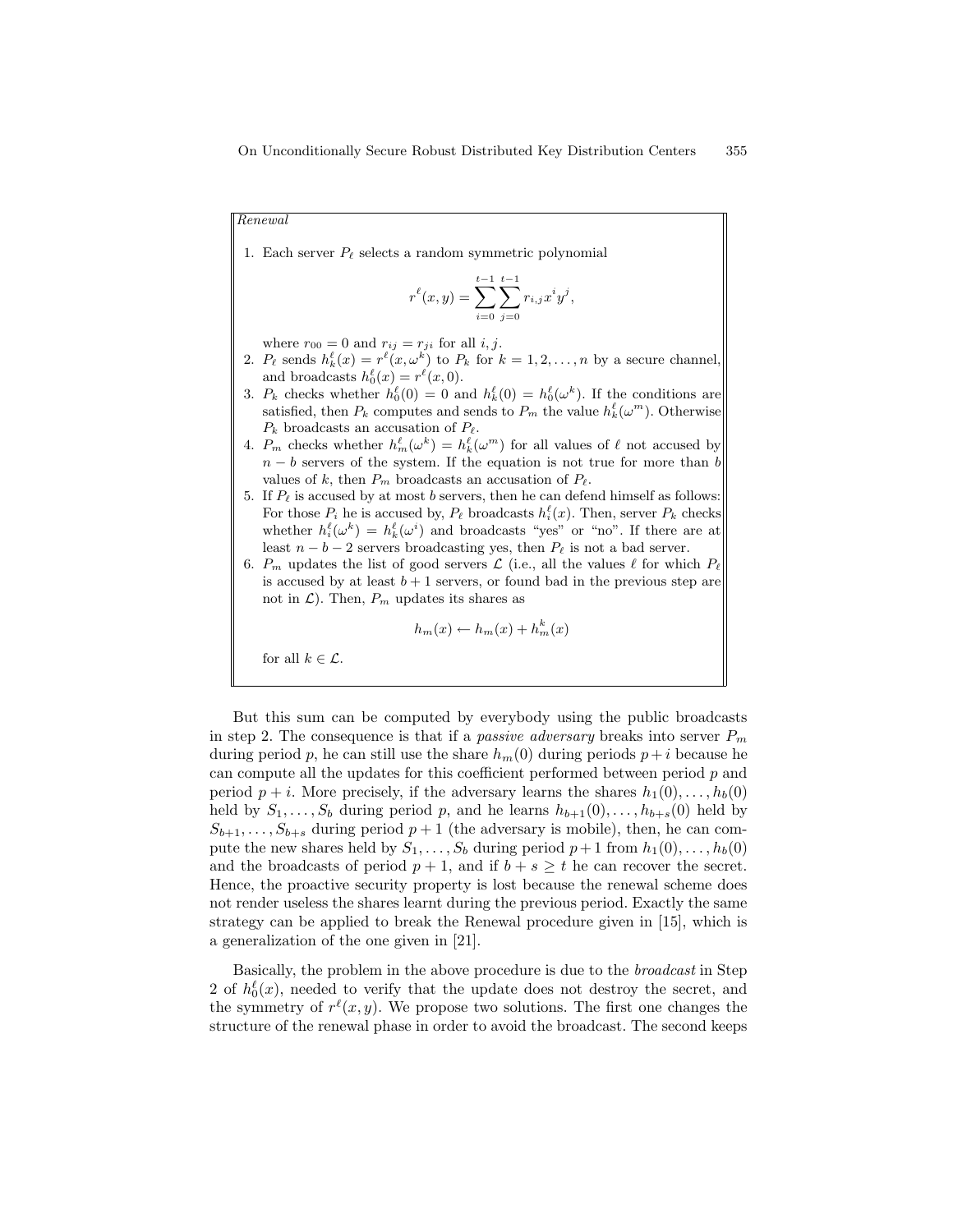the same structure as before, but removes the symmetry property of  $r^{\ell}(x, y)$ . Let us describe the first approach: We would like to refresh the shares still by summing up "new shares" derived from a random symmetric polynomial  $r(x,y) = \sum_{i=0}^{t-1} \sum_{j=0}^{t-1} r_{i,j} x^i y^j$  whose known coefficient is  $r_{0,0} = 0$ . Indeed, this property guarantees that the secret stays the same. However, some server  $P_\ell$ can be bad and can choose a polynomial  $r^{\ell}(x, y)$  where  $r_{0,0} \neq 0$ . In order to prevent this problem, avoiding the broadcast, we generate  $r(x, y)$  as  $r(x, y)$  $(x + y)r^{*}(x, y)$ , where  $r^{*}(x, y) = \sum_{i=0}^{t-2} \sum_{j=0}^{t-2} r^{*}_{i,j} x^{i}y^{j}$  is given by the sum of the partial choices  $r^{\ell}(x,y) = \sum_{i=0}^{t-2} \sum_{j=0}^{t-2} r^{\ell}_{i,j} x^i y^j$  of the good players  $P_{\ell}$ , and the term  $(x + y)$  is introduced by each server through a private computation. In this way, the condition  $r_{0,0} = 0$  is surely satisfied and the polynomial remains symmetric. From a technical point of view, the degree of  $r(x, y)$  must be  $t - 1$ , in order to enable the reconstruction of the secret. Hence, due to the generation rule for  $r(x, y)$ , every  $r^{\ell}(x, y)$  must have degree  $t - 2$ .

Renewal

1. Each server  $P_\ell$  selects a random symmetric polynomial

$$
r^{\ell}(x,y) = \sum_{i=0}^{t-2} \sum_{j=0}^{t-2} r_{i,j} x^{i} y^{j},
$$

where  $r_{ij} = r_{ji}$  for all  $i, j$ .

- 2.  $P_\ell$  sends  $h_k^{\ell}(x) = r^{\ell}(x, \omega^k)$  to  $P_k$  for  $k = 1, 2, ..., n$  by a secure channel.
- 3. After receiving  $h_k^{\ell}(x)$ ,  $P_k$  computes and sends the value  $h_k^{\ell}(\omega^m)$  to  $P_m$ , for  $m = 1, \ldots, n$ , by a secure channel.
- 4.  $P_m$  checks whether  $h_m^{\ell}(\omega^k) = h_k^{\ell}(\omega^m)$  for  $k = 1, \ldots, n$ . If the equation is not true for more than b values of k, then  $P_m$  broadcasts an accusation of  $P_{\ell}$ .
- 5. If  $P_\ell$  is accused by at most b servers, then he can defend himself as follows: For those  $P_i$  he is accused by,  $P_\ell$  broadcasts  $h_i^{\ell}(x)$ . Then, server  $P_k$  checks whether  $h_i^{\ell}(\omega^k) = h_k^{\ell}(\omega^i)$  and broadcasts "yes" or "no". If, for every broadcasted  $h_i^{\ell}(x)$ , there are at least  $n - b - 2$  servers broadcasting yes, then  $P_\ell$  is not a bad server. In this case, if  $P_i$  has an  $h_i^{\ell}(x)$  different from the one that  $P_\ell$  has broadcasted, then he stores the broadcasted one.
- 6.  $P_m$  updates the list  $\mathcal L$  of good servers (i.e., the servers found bad in the previous step are not in  $\mathcal{L}$ ) and updates his share as

$$
h_m(x) \leftarrow h_m(x) + (x + \omega^m)h_m^*(x)
$$

where 
$$
h_m^*(x) = \sum_{\ell \in \mathcal{L}} h_m^{\ell}(x)
$$
.

Notice that the above procedure is a slightly revised version of the one we initially proposed [7]: it incorporates the observations and the work done by Nikov et al. [16] on our preprint [7]. See [16] for details.

Security (Sketch). The security of the above protocol can be shown by proving that the secret stays the same and the update of the shares cannot be computed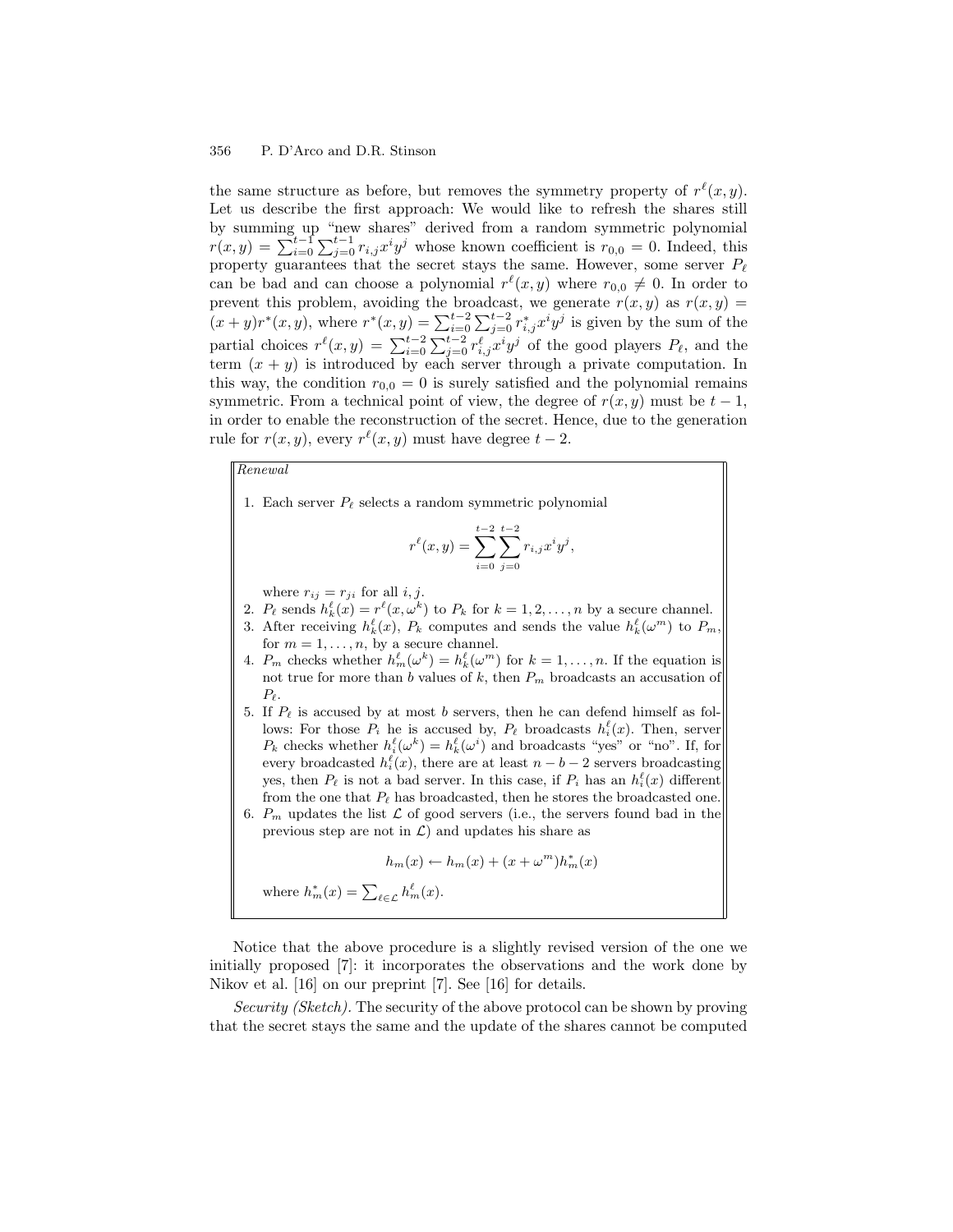by a coalition of bad servers. Concerning the first property, notice that the secret s is shared by the VSS by means of  $h_1(x), \ldots, h_n(x)$ . More precisely, it is the first coefficient of the polynomial  $h(x, 0)$ . Since during Renewal each server  $P_m$ computes a new share as  $h_m(x) \leftarrow h_m(x) + (x + \omega^m)h_m^*(x)$ , implicitly the secret becomes the first coefficient of the new polynomial  $h(x, 0) + xh^*(x, 0)$ , where  $x h^*(x,0)$  is zero when evaluated at  $x=0$ . Hence, the secret stays the same.

About the security of the update, notice that if the adversary controls b servers, say  $S_1, \ldots, S_b$ , he can compute at most  $b < t-1$  points  $h_m^*(\omega^1), \ldots, h_m^*(\omega^b)$ , which give no information about the polynomial  $h_m^*(x)$  used by  $P_m$  to update his share for any  $m \notin \{1, \ldots, b\}$ . Moreover, due to the random choices performed at each executions of Renewal, it is not difficult to check that the adversary cannot use the information learnt in period  $p$  during period  $p+1$  or in any other period. Finally notice that, during step 4, a good server  $P_\ell$ , in order to defend himself, broadcasts at most b polynomials  $h_k^{\ell}(x)$ , corresponding to the  $P_k$  he is accused by. Assuming that  $t > b + 1$ , the polynomials broadcasted give no information about  $r^{\ell}(x, y)$ . This implies again that an adversary can gain no information about  $h_m^{\ell}(x)$ , for every  $P_m$  not belonging to the coalition of corrupted servers.

During each time period, the servers need to check if some of them have been corrupted by the adversary. Indeed, those servers should be rebooted<sup>4</sup> in order to recover a correct functionality. The following procedures enable the detection of corrupted servers and the recovering of good shares, once the corrupted servers have been rebooted [21].

#### Detection

- 1.  $P_\ell$  computes and sends  $h_\ell(\omega^k)$  to  $P_k$  for  $k = 1, 2, ..., n$  by secure channels.
- 2.  $P_k$  checks whether  $h_\ell(\omega^k) = h_k(\omega^\ell)$ .  $P_k$  then broadcasts an accusation  $list_k$  which contains those  $\ell$  such that  $h_\ell(\omega^k) \neq h_k(\omega^{\ell})$  or  $h_\ell(\omega^k)$  was not received.
- 3. Each good server updates the list  $\mathcal L$  so that it does not contain those  $\ell$ accused by at least  $b + 1$  servers of the system.

#### Recovery

- 1. For each  $\ell \notin \mathcal{L}$ , every good server  $P_i$  computes and sends  $h_i(\omega^{\ell})$  to  $P_{\ell}$ .
- 2. Upon receiving the data,  $P_\ell$  computes the polynomial  $h_\ell(x)$  that agree with the majority of the values  $h_{\ell}(\omega^{k})$  he has received.  $P_{\ell}$  sets  $h_{\ell}(x)$  as his new share.

<sup>4</sup> We can assume that there is a distributed rebooting scheme enabling a majority of servers to decide to reboot some other servers when they detect that such servers have been corrupted. Otherwise, the system manager who installs the programs, is alerted by the good servers and reboots the bad ones [9].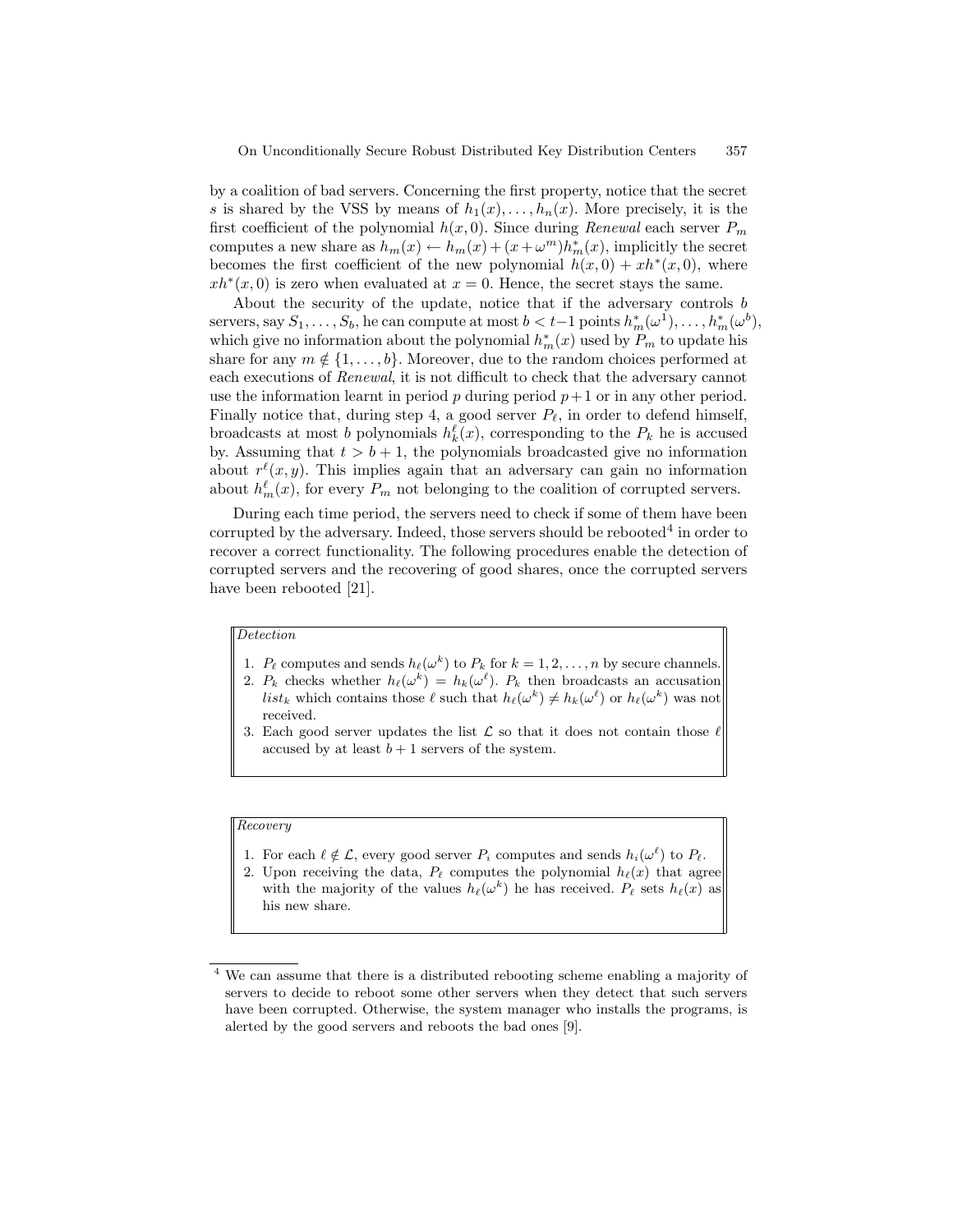To understand the above procedures, notice that, when the secret is shared by means of the VSS, the shares held by  $P_i$  and  $P_j$  satisfy  $h_i(\omega^j) = h_j(\omega^i)$ . This property even holds for the polynomials  $h_i^*(x)$  and  $h_j^*(x)$  generated during Renewal. Moreover, due to the choice of the updating rule, i.e.,  $h_m(x) \leftarrow h_m(x) +$  $(x + \omega^m)h_m^*(x)$ , the symmetry  $h_i(\omega^j) = h_j(\omega^i)$  is still mantained after every update phase.

These three protocols provide the VSS scheme described in the previous section with proactive security, and they can be used, as we show later, to set up a proactive VDKDS.

The second approach for adding proactive security to the basic VSS given in [21] relies on the use of a generic (non-symmetric) polynomial  $r^{\ell}(x, y)$ . Let us consider the following procedure:

Renewal

1. Each server  $P_\ell$  selects a random polynomial

$$
r^{\ell}(x,y) = \sum_{i=0}^{t-1} \sum_{j=0}^{t-1} r_{i,j} x^{i} y^{j}
$$

,

where  $r_{00} = 0$ .

- 2.  $P_\ell$  sends  $f_k^{\ell}(x) = r^{\ell}(x, \omega^k)$  and  $g_k^{\ell}(y) = r^{\ell}(\omega^k, y)$  to  $P_k$  by a secure channel, and broadcasts  $g_0^{\ell}(x) = r^{\ell}(x, 0)$ .
- 3.  $P_k$  checks whether  $g_0^{\ell}(0) = 0$ ,  $g_0^{\ell}(\omega^k) = g_k^{\ell}(0)$ , and  $f_k^{\ell}(\omega^k) = g_k^{\ell}(\omega^k)$ . If the conditions are satisfied, then  $P_k$  computes and sends the value  $f_k^{\ell}(\omega^m)$  to  $P_m$  by a secure channel, for  $m = 1, \ldots, n$ . Otherwise,  $P_k$  broadcasts an accusation of  $P_{\ell}$ .
- 4.  $P_m$  checks whether  $f_k^{\ell}(\omega^m) = g_m^{\ell}(\omega^k)$  for all values of  $\ell$  not accused by  $n - b$  servers of the system. If the equation is not true for more than b values of k, then  $P_m$  broadcasts an accusation of  $P_\ell$ .
- 5. If  $P_\ell$  is accused by at most b servers, then  $P_\ell$  can defend himself as follows. For those  $P_k$  he is accused by,  $P_\ell$  broadcasts  $f_k^{\ell}(x)$  and  $g_k^{\ell}(y)$ . Then, server  $P_i$  checks whether  $g_i^{\ell}(\omega^k) = f_k^{\ell}(\omega^i), g_k^{\ell}(\omega^i) = f_i^{\ell}(\omega^k)$ , and broadcast "yes" or "no". If, for every broadcasted pair of polynomials  $(f_k^{\ell}(x), g_k^{\ell}(y))$ , there are at least  $n-b-2$  servers broadcasting yes, then  $P_\ell$  is not a bad server. In this case, if  $P_k$  has a pair  $(f_k^{\ell}(x), g_k^{\ell}(y))$  different from the one that  $P_{\ell}$ has broadcasted, then he stores the broadcasted one.
- 6.  $P_m$  updates the list of good servers  $\mathcal L$  (i.e., the values  $\ell$  for which  $P_\ell$  is accused by at least  $b+1$  servers, or found bad in the previous step are not in  $\mathcal{L}$ ). Then,  $P_m$  updates his share as

$$
h_m(x) \leftarrow h_m(x) + f_m^k(x)
$$

for all  $k \in \mathcal{L}$ . Moreover, he updates his information for verification (which is  $g_m(y) = h_m(x)$  at the first execution of *Renewal*) by setting

$$
g_m(y) \leftarrow g_m(y) + g_m^k(y)
$$

for all  $k \in \mathcal{L}$ . This information is used in the *Detection* procedure.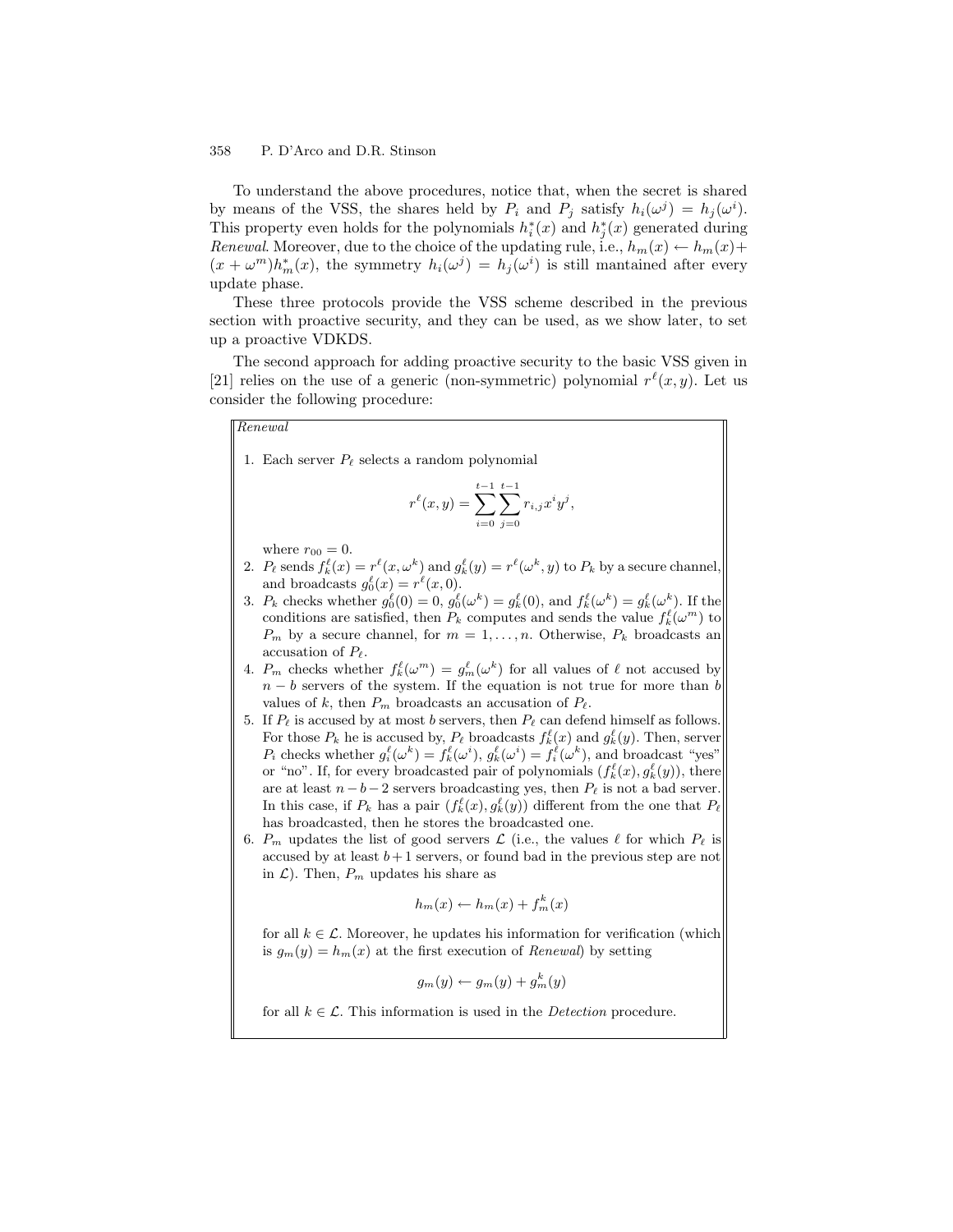Security (Sketch). The security of the protocol follows from the following observations: first of all notice that from the broadcast  $g_0^{\ell}(x) = r^{\ell}(x,0) \neq r^{\ell}(0,y)$ , the value  $f_k^{\ell}(0) = r^{\ell}(0, \omega^k)$  cannot be computed. Moreover, every participant, during steps 3 and 4, checks that the update does not destroy the shared secret, and that the polynomials they have received are consistent. Moreover, as we have already seen before, the condition  $t > b + 1$  ensures that the polynomials broadcasted in step 5 by  $P_\ell$ , to defend himself against at most b bad  $P_i$ , do not give any information about  $r^{\ell}(x, y)$ , and hence do not give any information about  $f_m^{\ell}(x)$  for any  $P_m$  not belonging to the coalition of bad servers.

This procedure can be applied to both VSSs given in [21] and [8] when  $b \leq \frac{n}{4} - 1$ . In fact, when applied to the scheme in [8], the polynomial  $g_m(y)$ in Step 5 at the first execution of Renewal is already different from  $h_m(x)$ : it is the polynomial  $g_m(y)$  used for verification given by the VSS described in [8]. Actually, the above procedure has the structure of the procedure given in [21], but it has been modified according to the design of the VSS given in [8].

The following protocols enable the detection of corrupted servers and the recovering of good shares for the rebooted servers.

## Detection

- 1.  $P_\ell$  computes and sends  $h_\ell(\omega^k)$  to  $P_k$  for  $k = 1, 2, ..., n$  by secure channels.
- 2.  $P_k$  checks whether  $h_\ell(\omega^k) = g_k(\omega^\ell)$ .  $P_k$  then broadcasts an accusation  $list_k$  which contains those  $\ell$  such that  $h_{\ell}(\omega^k) \neq g_k(\omega^{\ell})$  or  $h_{\ell}(\omega^k)$  was not received.
- 3. Each good server updates the list  $\mathcal L$  so that it does not contain those  $\ell$ accused by at least  $b + 1$  servers of the system.

#### Recovering

- 1. For each  $\ell \notin \mathcal{L}$ , every good server  $P_i$  computes and sends  $h_i(\omega^{\ell})$  and  $g_i(\omega^{\ell})$ to  $P_{\ell}$ .
- 2. Upon receiving the data,  $P_\ell$  computes two polynomials  $h_\ell(x)$  and  $g_\ell(y)$ that agree with the majority of the values  $h_{\ell}(\omega^k)$  and  $g_{\ell}(\omega^k)$  it has received.  $P_\ell$  sets  $h_\ell(x)$  as its share and  $g_\ell(y)$  as its verification information.

We would like to point out that both the Renewal phases described before can be implemented by using random one-time pads and the broadcast channel, instead of using secure channels for the checks of consistency of the shares. Such an approach enables saving one round of communication, but the resulting procedures are perhaps less readable than the previous ones.

### 5.2 A Proactive VDKDS

At this point, we have all the tools to set up a Proactive VDKDS. To summarize: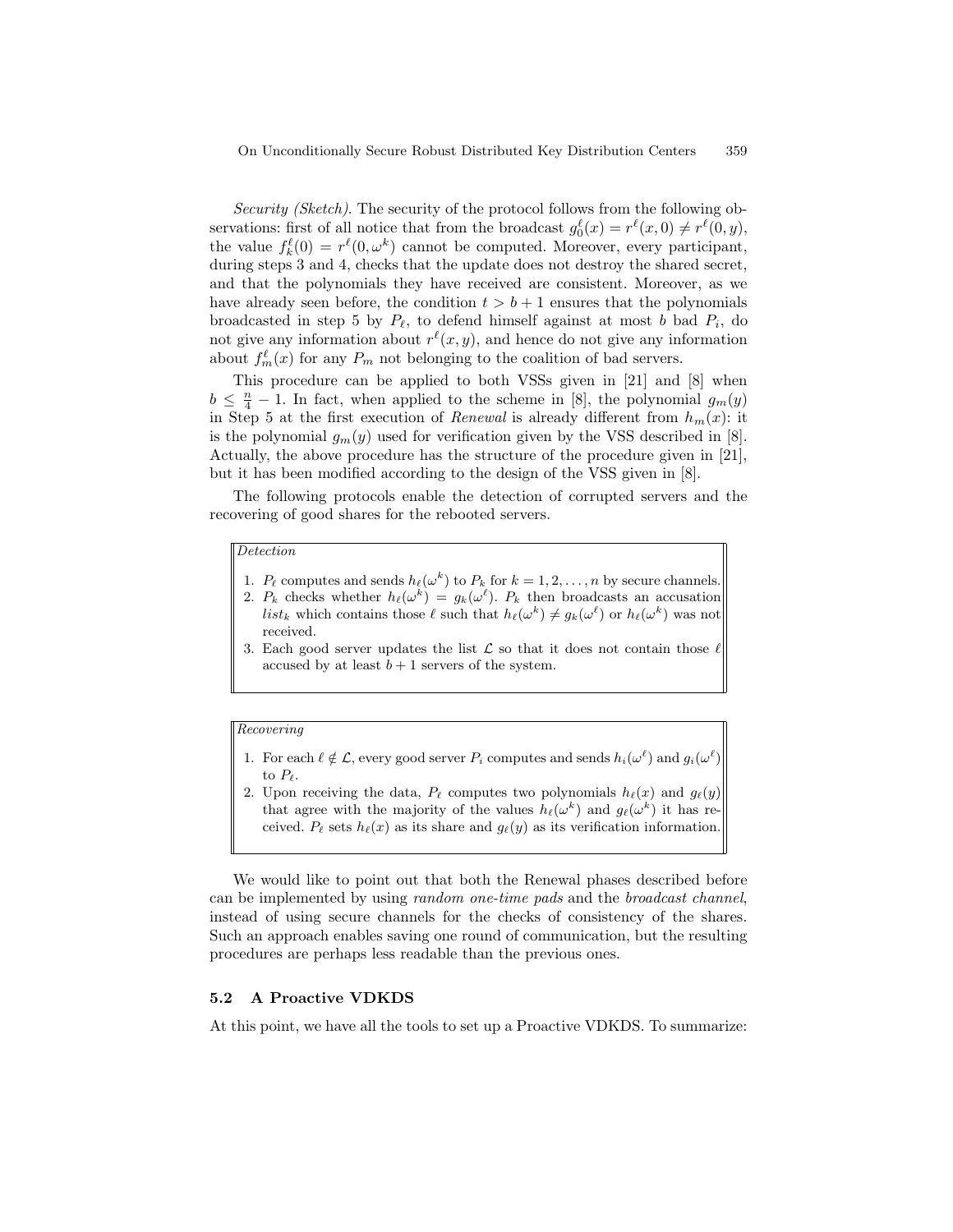– In the protocol for a VDKDS, described in Section 4, the keys are values of a polynomial whose coefficients are (verifiably) shared among the servers. More precisely, to set up the DKDC, each server  $P_m$  chooses a *random* polynomial

$$
K^{m}(x) = \sum_{z=0}^{\ell-1} k_{z}^{(m)} x^{z}.
$$

Then,  $P_m$  uses  $\ell$  different instances of the VSS given in Section 3, i.e., one for each coefficient, to distribute in a verifiable way the coefficients of his polynomial  $K^m(x)$ . According to the VSS, each server  $P_k$  receives  $\ell$  polynomials from  $P_m$ , one for each coefficient  $k_z^{(m)}$ . The conference key for  $C_s$  is then defined to be  $\kappa_s = K(s)$ , where

$$
K(x) = \sum_{z=0}^{\ell-1} k_z x^z = \sum_{m \in \mathcal{L}} K^m(x)
$$

and  $\mathcal L$  is the list of good servers. At the end of the set up phase, every server  $P_k$  stores  $\ell$  polynomials,  $h_k^{k_0}(x), \ldots, h_k^{k_{\ell-1}}(x)$ , each sharing one coefficient of  $K(x)$ , by summing up the partial shares/polynomials received for each coefficient  $k_z^{(m)}$  from servers  $P_m$  belonging to the list of good servers.

– Therefore, a straightforward solution to gain proactive security could be to directly apply, at the beginning of each time period, the *Detection*, *Recov*ery and Renewal procedures for each coefficient of the polynomial  $K(x)$ , generated by the good servers during the set up phase of the system.

### 6 Conclusions

In this paper we have shown how to set up a Robust Distributed Key Distribution Scheme, enabling a set of servers to jointly realize a Key Distribution Center. We have used unconditionally secure verifiable proactive secret sharing schemes as a building block. As well, we have revised the unconditionally secure VSS described by Stinson and Wei in [21], proposing a modified version which is proactively secure. Moreover, we have given proactive routines that can be applied to both schemes given in [21, 8] when  $b < \frac{n}{4}$ . Since the proactive security property can be useful in several settings in which the adversary is mobile, the applicability of such schemes has independent interest of the specific application to key distribution that has been addressed in this paper. In the full version of the paper we will provide complete proofs, and the case in which the number of bad servers is  $b < \frac{n}{3}$  will be considered as well.

# Acknowledgements

We would like to thank Svetla Nikova, Ventzislav Nikov and Ruizhong Wei for helpful comments and discussions during the writing of this paper. D. R. Stinson's research is supported by NSERC grants IRC  $\#$  216431-96 and RGPIN  $\#$ 203114-02.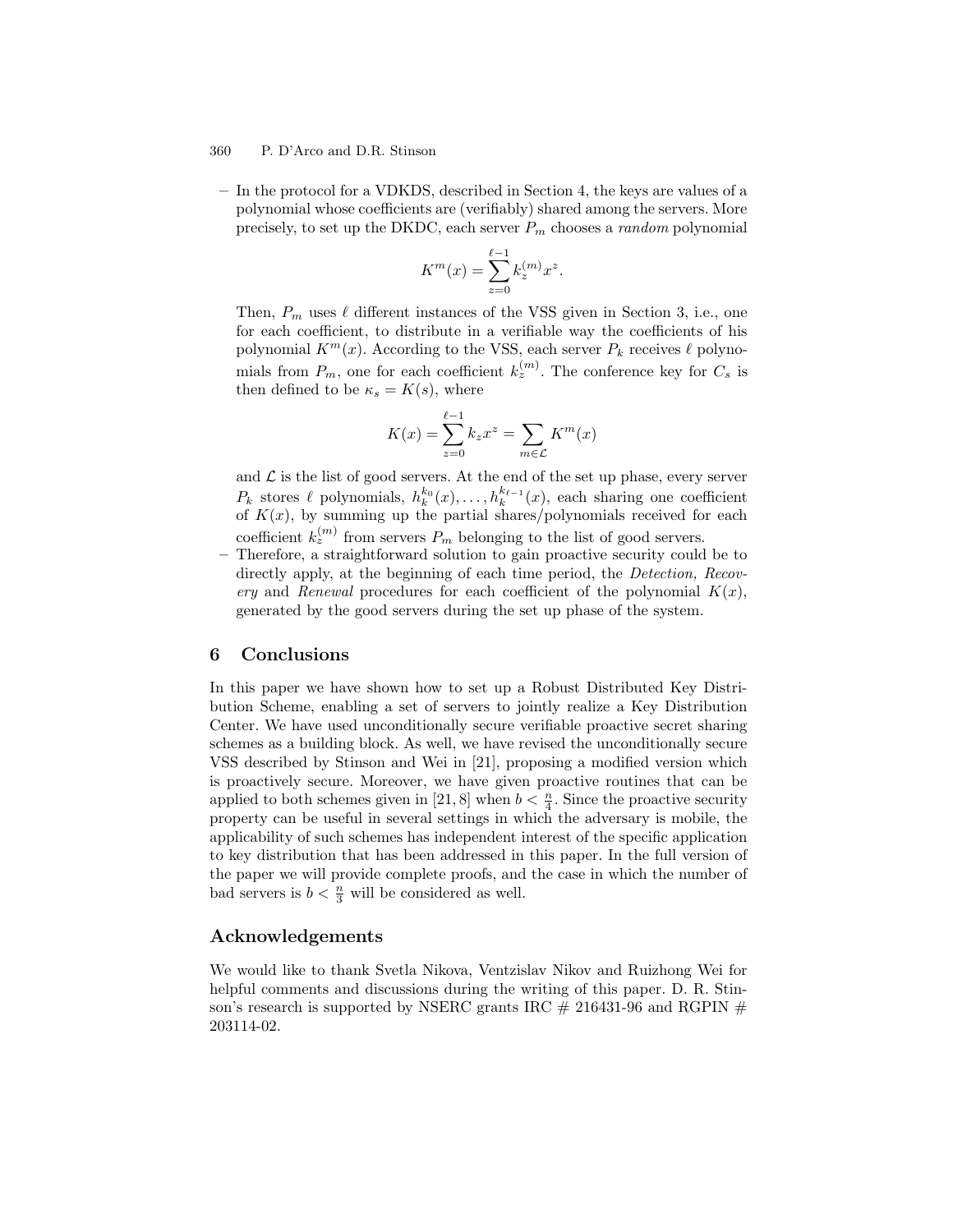# References

- 1. M. Bellare and P. Rogaway, Provably Secure Session Key Distribution: The Three Party Case, Proc. of the 27th Annual Symposium on the Theory of Computing (STOC '95), ACM, pp. 57–66, 1995.
- 2. C. Blundo, and P. D'Arco, Unconditionally Secure Distributed Key Distribution Schemes, submitted for publication.
- 3. C. Blundo and P. D'Arco, The Key Establishment Problem, Lecture Notes in Computer Science, FOSAD 2001 (Tutorial), to appear.
- 4. C. Blundo, P. D'Arco, V. Daza and C. Padrò. Bounds and Constructions for Unconditionally Secure Distributed Key Distribution Schemes for General Access Structures, Proc. of the Information Security Conference (ISC 2001), Lecture Notes in Computer Science, vol. 2200, pp. 1–17, 2001.
- 5. B. Chor, S. Goldwasser, S. Micali, and B. Awerbach. Verifiable Secret Sharing and Achieving Simultaneity in Presence of Faults, Proc. of the 26-th Annual Symposium on the Foundations of Computer Science, IEEE, pp. 383–395, 1985.
- 6. P. D'Arco, On the Distribution of a Key Distribution Center (extended abstract), Proc. of the Italian Conference on Theoretical Computer Science (ICTCS '01), Lecture Notes in Computer Science, vol. 2202, pp. 357–369, 2001.
- 7. P. D'Arco and D. R. Stinson, On Unconditionally Secure Proactive Verifiable Secret Sharing Schemes and Distributed Key Distribution Centers, unpublished manuscript, May 2002.
- 8. R. Gennaro, Y. Ishai, E. Kushilevitz, and T. Rabin, The Round Complexity of Verifiable Secret Sharing and Secure Multicast, Proc. of the 33-rd Annual Symposium on the Theory of Computing (STOC '01), ACM, pp. 580–589, 2001.
- 9. A. Herzberg, S. Jarecki, H. Krawczyk, and M. Yung. Proactive Secret Sharing or: How to Cope with Perpetual Leakage, Advances in Cryptology - Crypto '95, Lecture Notes in Computer Science, vol. 963, pp. 339–352, 1995.
- 10. F. J. MacWilliams and N. J. A. Sloane, The Theory of Error-Correcting Codes, North-Holland, Amsterdam, 1981.
- 11. A.J. Menezes, P.C. van Oorschot, and S.A. Vanstone, Handbook of Applied Cryptography, CRC Press, 1996.
- 12. M. Naor, B. Pinkas, and O. Reingold. Distributed Pseudo-random Functions and KDCs, Advances in Cryptology - Eurocrypt'99, Lecture Notes in Computer Science, vol. 1592, pp. 327–346, 1999.
- 13. R. M. Needham and M. D. Schroeder. Using Encryption for Authentication in Large Networks of Computers, Communications of ACM, vol. 21, pp. 993–999, 1978.
- 14. B. C. Neuman and T. Tso. Kerberos: An Authentication Service for Computer Networks, IEEE Transactions on Communications, vol. 32, pp. 33–38, 1994.
- 15. V. Nikov, S. Nikova, B. Preneel and J. Vandewalle. Applying General Access Structure to Proactive Secret Sharing Schemes. Proc. of the 23rd Symposium on Information Theory in the Benelux, May 29-31, 2002, Université Catholique de Louvain (UCL), Louvain-la-Neuve, Belgium.
- 16. V. Nikov, S. Nikova, B. Preneel and J. Vandewalle. On Distributed Key Distribution Centers and Unconditionally Secure Proactive Verifiable Secret Sharing Schemes Based on General Access Structures, preprint, August 2002.
- 17. R. Ostrovsky and M. Yung, How to Withstand Mobile Virus Attacks, Symposium on Principles of Distributed Computing (PODC '91), ACM, pp. 51–59, 1991.